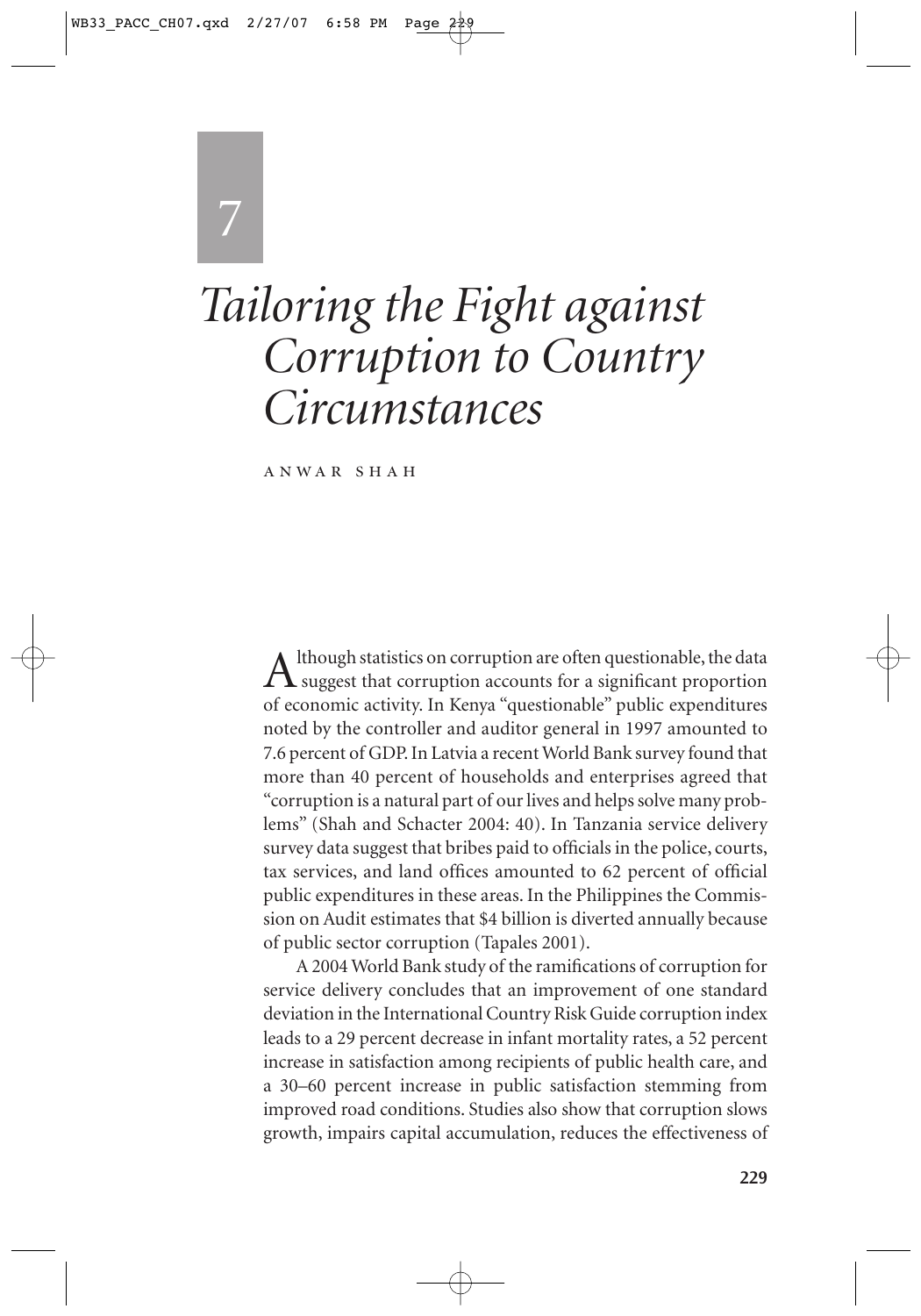development aid, and increases income inequality and poverty (World Bank 2004; Hall and Jones 1999; Gupta, Davoodi, and Alosno-Terme 1998).

Not surprisingly, there has been a growing global movement to condemn corrupt practices—a movement that has resulted in the removal of some national leaders. In addition, many governments and development agencies have devoted substantial resources and energies to fighting corruption in recent years. Despite these efforts, however, it is not clear that the incidence of corruption has declined perceptibly, especially in highly corrupt countries.

This chapter argues that the lack of significant progress can be attributed to the fact that many programs are simply folk remedies or one-size-fits-all approaches that offer little chance of success. For programs to work, they must identify the type of corruption they are targeting and tackle the underlying, country-specific causes, or "drivers," of dysfunctional governance.

This chapter examines the conceptual and empirical basis of these concerns. The next section defines corruption and governance and discusses the importance of current concerns about corruption. The second section describes some theoretical models of the drivers of corruption and summarizes lessons drawn from country case studies. The third section examines how government policy makers can approach anticorruption, depending on specific circumstances in their countries. The last section presents some conclusions.

# **What Is Corruption?**

*Corruption* is defined as the exercise of official powers against public interest or the abuse of public office for private gains.<sup>1</sup> Public sector corruption is a symptom of failed governance.*Governance*is defined as the norms, traditions, and institutions by which power and authority in a country are exercised. These norms, traditions, and institutions include the institutions of participation and accountability in governance, mechanisms of citizen voice and exit, and norms and networks of civic engagement; the constitutional-legal framework and the nature of accountability relationships between citizens and government ; the process by which governments are selected, monitored, held accountable, and renewed or replaced; and the legitimacy, credibility, and efficacy of the institutions that govern political, economic, cultural, and social interactions among citizens and between citizens and their governments.

Concern about corruption is as old as the history of government. In 350 B.C.E., Aristotle suggested in *The Politics,* "To protect the treasury from being defrauded, let all money be issued openly in front of the whole city, and let copies of the accounts be deposited in various wards."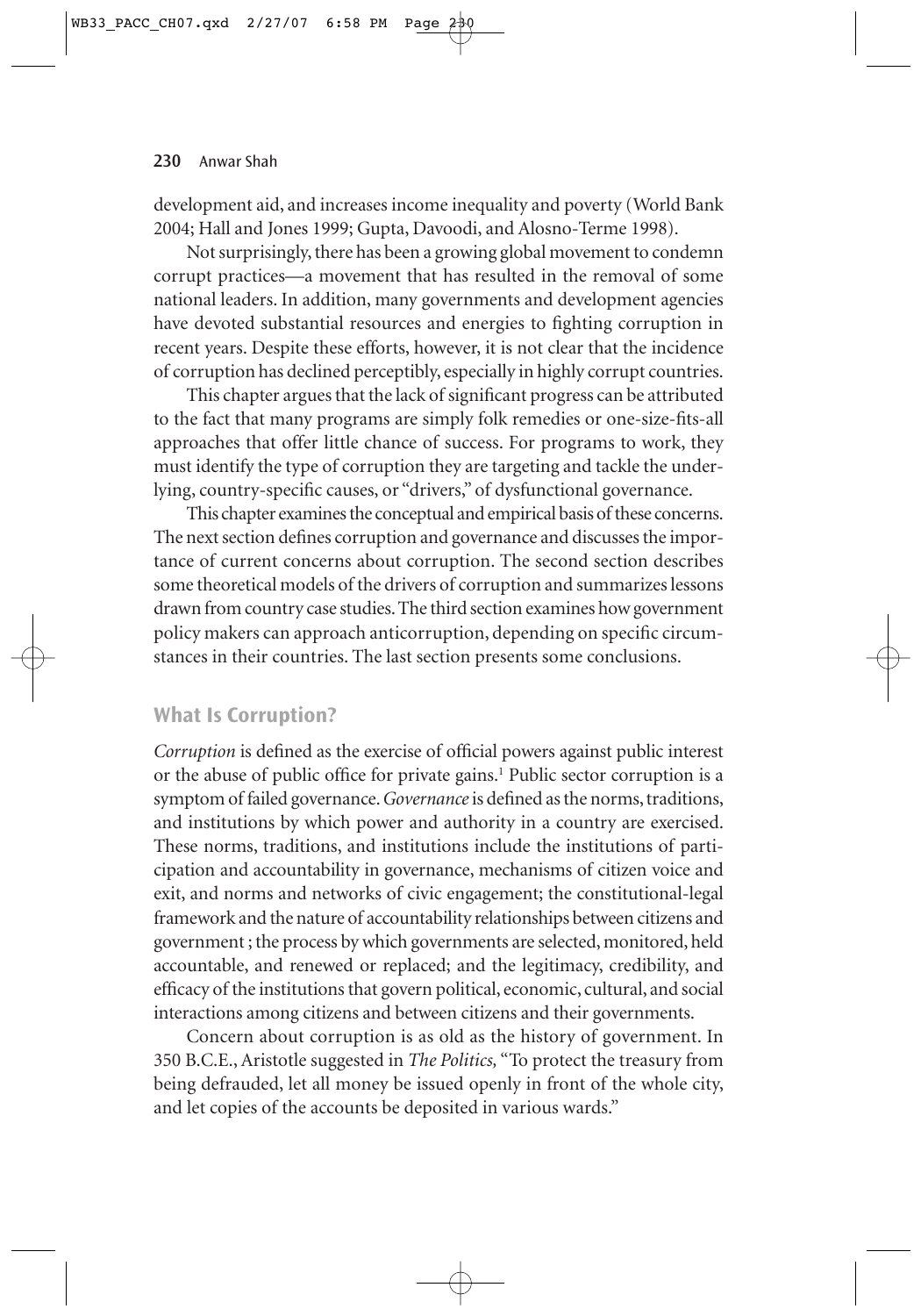Concerns about corruption have mounted in recent years, in tandem with growing evidence of its detrimental impact on development (see World Bank 2004). Corruption slows GDP growth (Mauro 1995; Abed and Davoodi 2000) and adversely affects capital accumulation (Lambsdorff 1999a, b). It lowers the quality of education (Gupta, Davoodi, and Tiongson 2000); public infrastructure (Tanzi and Davoodi 1997); and health services (Tomaszewska and Shah 2000; Triesman (1999b). It reduces the effectiveness of development aid and increases income inequality and poverty (Gupta, Davoodi, and Alonso-Terme 1998). Bribery, often the most visible manifestation of public sector corruption, harms the reputation of and erodes trust in the state. Poor governance and corruption make it more difficult for the poor and other disadvantaged groups, such as women and minorities, to obtain public services. Corruption may also affect macroeconomic stability, when, for example, the allocation of debt guarantees based on cronyism or fraud in financial institutions leads to a loss of confidence by savers, investors, and foreign exchange markets. The Bank of Credit and Commerce International (BCCI) scandal, uncovered in 1991, for example, led to the financial ruin of Gabon's pension system; the corrupt practices at Mehran Bank in the Sindh Province of Pakistan in the mid-1990s led to a loss of confidence in that country's national banking system.

Corruption is not manifested in one single form. It typically takes at least four broad forms:

- **Petty, administrative, or bureaucratic corruption: Many corrupt acts are** isolated transactions by individual public officials who abuse their office by demanding bribes and kickbacks, diverting public funds, or awarding favors in return for personal considerations. Such acts are often referred to as petty corruption, even though, in the aggregate, a substantial amount of public resources may be involved.
- - *Grand corruption:* The theft or misuse of vast amounts of public resources by state officials—usually members of, or people associated with, the political or administrative elite—constitutes grand corruption.
- - *State or regulatory capture and influence peddling:* State capture is the collusion by private actors with public officials or politicians for their mutual, private benefit. In this form of corruption, the private sector "captures" the state legislative, executive, and judicial apparatus for its own purposes. State capture coexists with the conventional (and opposite) view of corruption, in which public officials extort or otherwise exploit the private sector for private ends.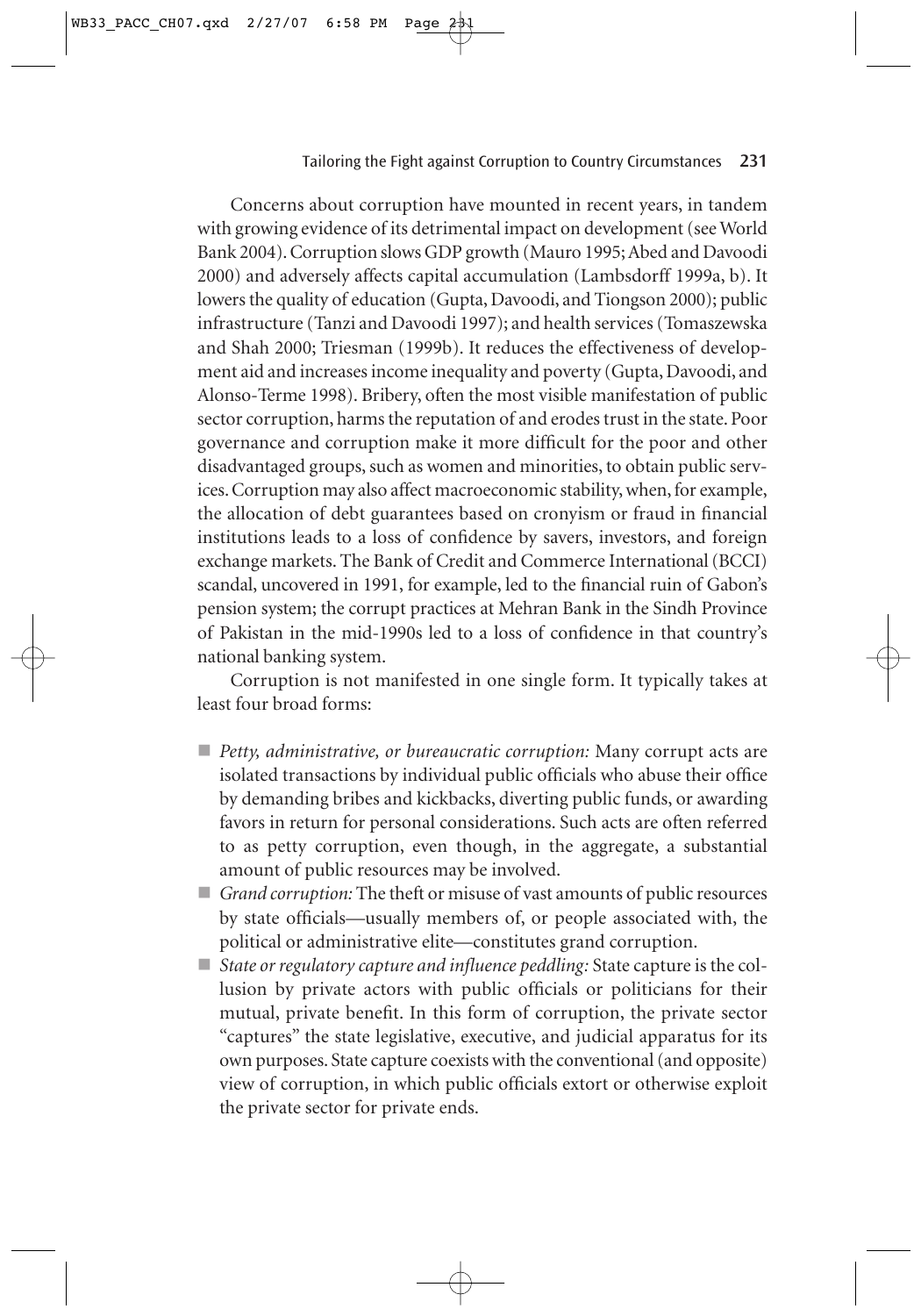- *Patronage, paternalism, clientelism, and being a "team player":* Corruption occurs when officials use their official position to provide assistance to clients or colleagues with the same geographic, ethnic, or cultural origin so that they receive preferential treatment in their dealings with the public sector, including public sector employment.

# **What Drives Corruption?**

The factors that cause corruption are country specific. Approaches that apply common policies and tools (that is, one-size-fits-all approaches) to countries in which acts of corruption and the quality of governance vary widely are likely to fail. Policy makers need to understand the local circumstances that encourage or permit public and private actors to be corrupt. Efforts to combat corruption also demand strong local leadership and ownership if they are to be successful and sustainable.

Public sector corruption, as a symptom of failed governance, depends on a multitude of factors, such as the quality of public sector management, the nature of accountability relations between the government and citizens, the legal framework, and the degree to which public sector processes are accompanied by transparency and dissemination of information. Efforts to address corruption that fail to adequately account for these underlying drivers are unlikely to generate profound and sustainable results.

To understand these drivers, a conceptual and empirical perspective is needed to understand why corruption persists and what can be done to stop it. At the conceptual level, a number of interesting ideas have been put forward.2 These ideas can be broadly grouped into three categories: principalagent models, new public management perspectives, and neoinstitutional economics frameworks.

## **Principal-Agent Models**

The most widely used modeling strategy is the principal-agent model. A common thread in these models is that the government is led by a benevolent dictator (the principal), who aims to motivate government officials (agents) to act with integrity in the use of public resources (see Becker 1968, 1983; Becker and Stigler 1974; Banfield 1975; Rose-Ackerman 1975, 1978; Klitgaard 1988, 1991).

One such view, the "crime and punishment" model of Gary Becker (1968), states that self-interested public officials seek out or accept bribes as long as the expected gains from corruption exceed the expected costs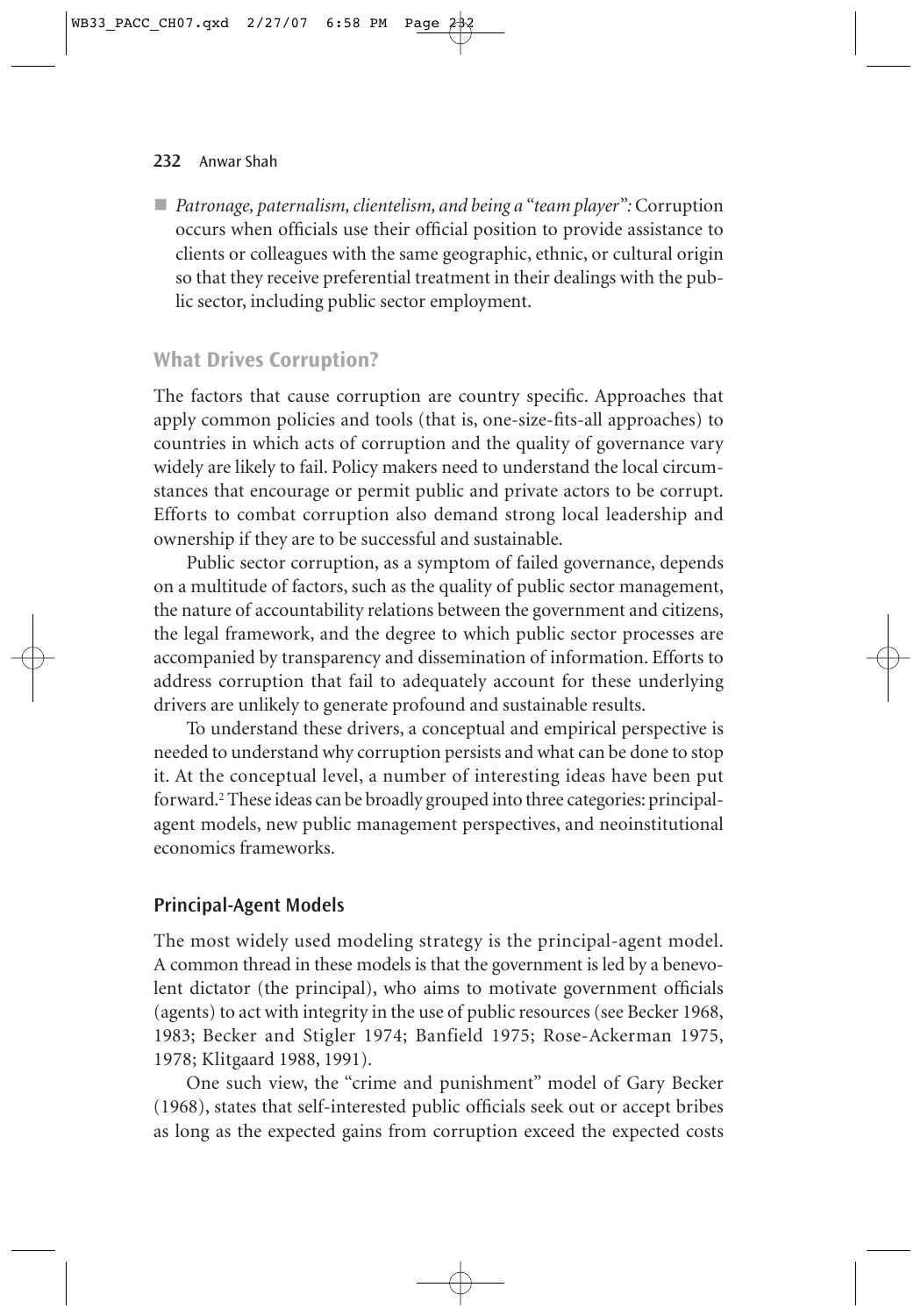(detection and punishment) associated with corrupt acts. According to this view, corruption could be mitigated by reducing the number of transactions over which public officials have discretion, reducing the scope of gains from each transaction, increasing the probability for detection, or increasing the penalty for corrupt activities.

Klitgaard (1988) restates this model to emphasize the unrestrained monopoly power and discretionary authority of government officials.According to him, corruption equals monopoly plus discretion minus accountability. Under this framework, corruption is curtailed by establishing a rules-driven government that includes strong internal controls and leaves little room for discretion by public officials. This model gained wide acceptance in public policy circles and served as a foundation for empirical research and policy design to combat administrative, bureaucratic, and petty corruption. Such an approach is not appropriate in highly corrupt countries, however, where the rules enforcers themselves add an extra burden of corruption and lack of discretion is thwarted by collusive behavior by corruptors. In fact, lack of discretion is often cited as a defense by corrupt officials who partake in corruption as part of a vertically well-knit network enjoying immunity from prosecution.

Another variant of the principal-agent model integrates the role of legislators and elected officials in the analysis. In this variant, high-level government officials—represented by legislators or elected public officials institute or manipulate policy and legislation in favor of particular interest groups (representing private sector interests and entities or individual units of public bureaucracy competing for higher budgets) in exchange for rents or side payments. Legislators weigh the personal monetary gains from corrupt practices and improved chances of re-election against the chance of being caught, punished, and losing an election with a tarnished reputation. Factors affecting this decision include campaign financing mechanisms, information access by voters, the ability of citizens to vote out corrupt legislators, the degree of political contestability, the type of electoral system, the democratic institutions and traditions in place, and the institutions of accountability in governance (see Rose-Ackerman1978; Andvig and Moene 1990; Grossman and Helpman 1994; Flatters and Macleod 1995; Chand and Moene 1997; Van Rijckeghem and Weder 2001; and Acconcia, D'Amato, and Martina 2003). This conceptual framework is useful in analyzing political corruption or state capture.

A fine line divides theoretical models that focus on the effects of localization on corruption and those that analyze the decentralization of corruption within a multitier hierarchy from an industrial organization of corruption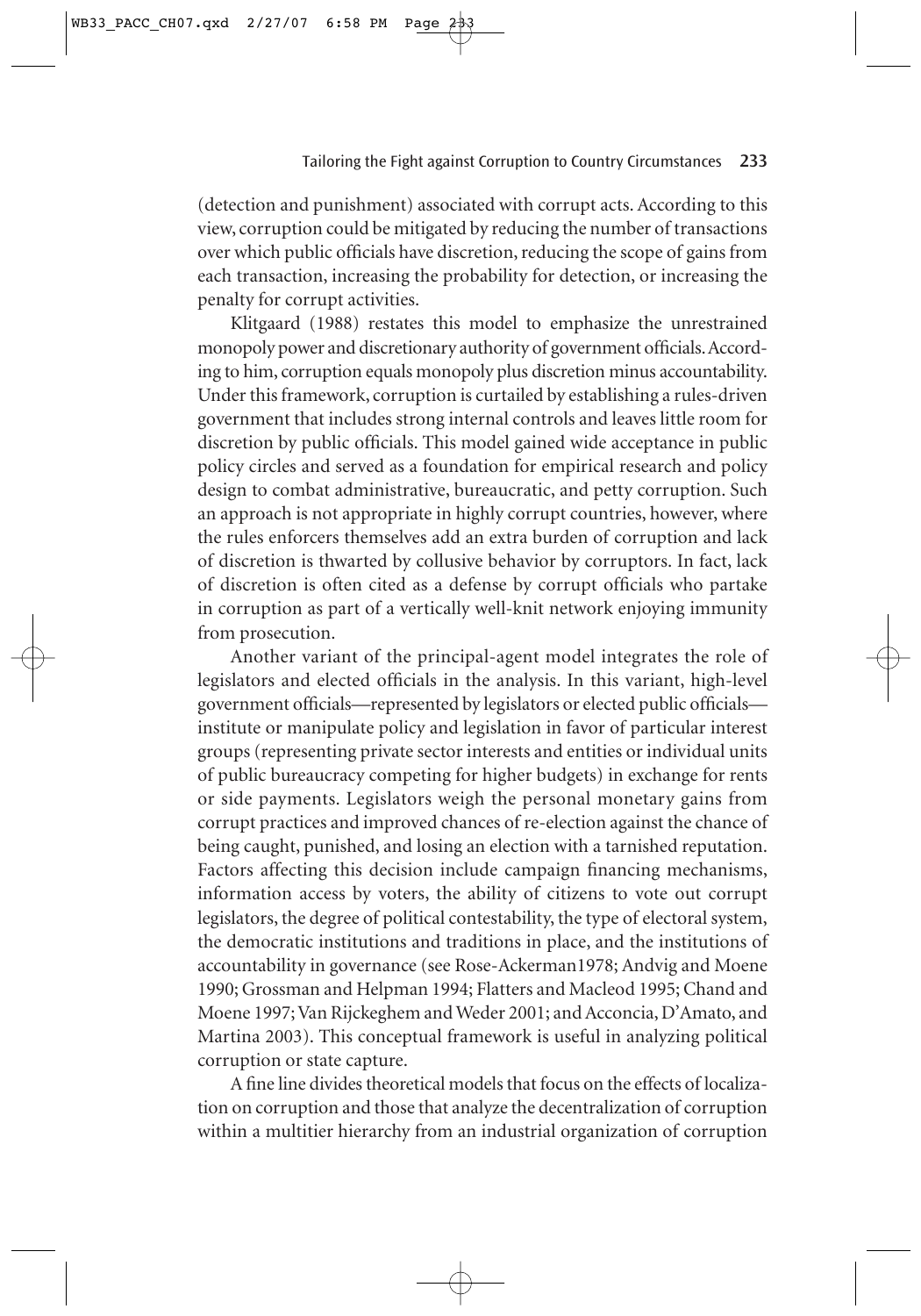type of framework. In the multitier hierarchy approach, a distinction is made between top-down corruption (in which corrupt high-level officials buy lower-level officials by sharing a portion of their gains) and bottom-up corruption (in which low-level officials share the bribes they collect with higher-level officials in order to avoid detection or punishment). Top-down corruption is more likely to exist in a federal system of governance, where power may be shared by various orders of government. Bottom-up corruption is more likely to prevail in unitary or centralized forms of governance or in dictatorial regimes.

The impact of governance on corruption networks is an interesting topic that has not been studied adequately. Tirole (1986) analyzes one aspect of this network by means of a three-tier principal-supervisor-agent model (see also Guriev 1999). This extension of a conventional principal-agent model helps draw inferences about the type of corrupt relations that could evolve under a three-tier unitary government structure. These inferences are highly sensitive to underlying assumptions about principal-agent relationships under a multitiered system of governance.<sup>3</sup> In Guriev's three-tier hierarchy model, the mid-level bureaucrat supervises the agent and reports to the principal. Guriev (1999: 2) concludes that top-level corruption "is not efficient, as it redistributes rents in favor of agents, and therefore makes it more attractive for potential entrants," thereby leading to higher total corruption.

Shleifer and Vishny (1993) use a conventional industrial organization model to analyze corruption. They conclude that decentralization is likely to increase corruption. In their model government bureaucracies and agencies act as monopolists selling complementary government-produced goods that are legally required for private sector activity. The main idea behind the model is that under centralized corruption, bureaucracies act like a joint monopoly, whereas under decentralized corruption bureaucracies behave as independent monopolies. When bureaucracies act as independent monopolies, they ignore the effects of higher prices on the overall demand for a good and hence drive up the cumulative bribe burden.

Waller, Verdier, and Gardner (2002) define decentralized corruption as a system in which higher-level officials collect a fixed amount of bribe income from each bureaucrat who takes bribes, without mandating the bribe size the bureaucrats charge. In a centralized system, in contrast, bribe size is determined by the higher level of government, which collects the bribes from bureaucrats and redistributes them after keeping a share. Waller, Verdier, and Gardner posit that decentralized corruption leads to lower levels of total corruption in the economy (lower spread), higher levels of bribe per entrepreneur (higher depth), and a smaller formal sector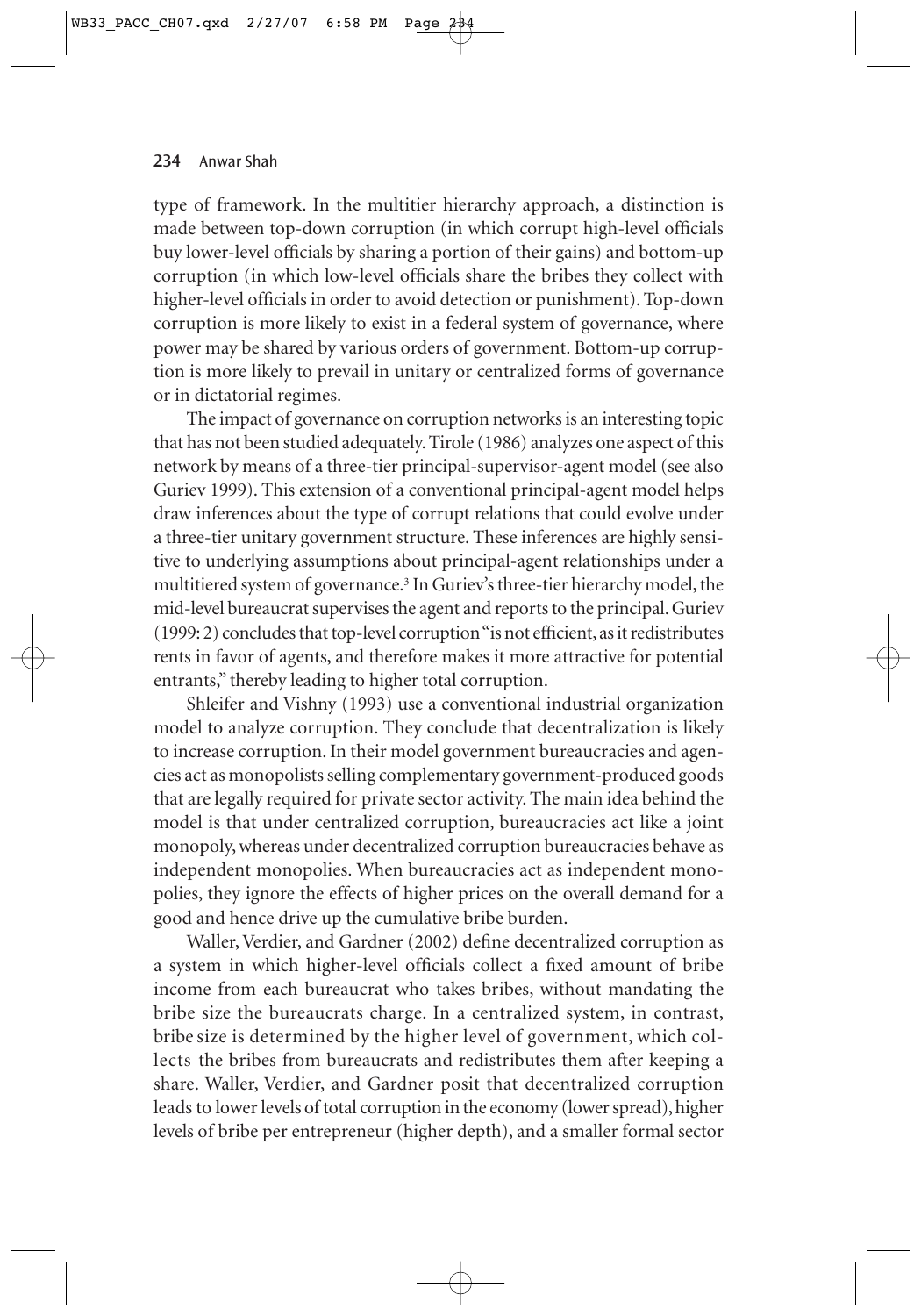than does a centralized corruption equilibrium. These results vary widely for specific "regimes" in the model, however: if, for example, wages are high enough and monitoring systems effective enough, centralized corruption may reduce total corruption and expand the formal economy.

Ahlin (2001**)** focuses on the effects of different types of decentralization, from a horizontal, as opposed to hierarchical, perspective. In his model a country is divided into regions, each with a given number of independent power groups. Bureaucratic decentralization affects the political organization in a region by increasing the number of power groups or bureaucracies; the number of jurisdictions captures the degree of regional decentralization. Ahlin's theoretical results suggest that corruption is determined by mobility of economic agents across regions. Under the assumption of no interregional mobility, corruption increases with the degree of bureaucratic decentralization but is independent of the degree of regional decentralization. For perfect interregional mobility, corruption decreases with regional decentralization and is independent of bureaucratic decentralization. A key intuition of the model is that corrupt bureaucrats fail to internalize the costs of increases in bribes imposed on other bureaucrats.

Arikan (2004) uses a tax competition framework to examine localizationcorruption links. In his model corruption is measured as the proportion of tax revenue appropriated by bureaucrats; decentralization is captured by the number of jurisdictions competing for a mobile tax base. Local governments decide on the levels of tax rates and corrupt earnings in order to maximize a weighted sum of corrupt earnings and citizens' utility. A higher degree of decentralization is expected to lead to lower levels of corruption.

Bardhan and Mookherjee (2005) shed light on the determinants of capture of the democratic process. They conclude that the extent of capture is ambiguous and context specific: the extent of capture at the local level depends on the degree of voter awareness, interest group cohesiveness, electoral uncertainty, electoral competition, and the heterogeneity of interdistrict income inequality. A key assumption of this model is that the degree of political awareness is correlated to education and socioeconomic position. In particular, the model assumes that the fraction of informed voters in the middle income class is lower than or equal to the fraction of rich voters and higher than the fraction of poor voters. Uninformed voters are swayed by campaign financing, whereas informed voters favor the party platform that maximizes the utility of their class. The outcome of local and national elections in terms of policy platforms will coincide under four assumptions: (a) all districts have the same socioeconomic composition, and swings among districts (district-specific preferences for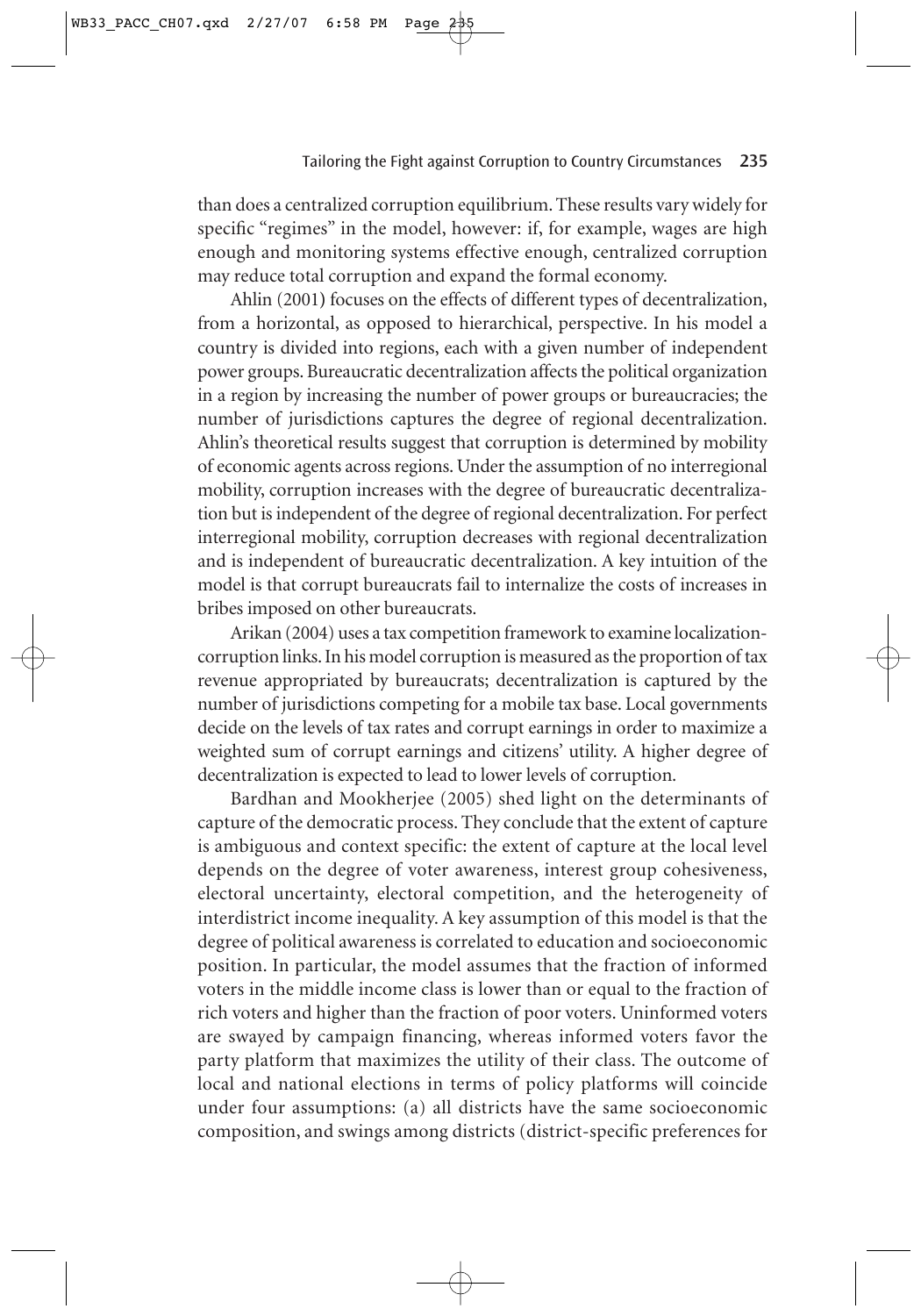one of two political parties) are perfectly correlated; (b) national elections are majoritarian; (c) there is an equal proportion of informed voters in local and national elections; and (d) the proportion of rich who contribute to their lobby is equal at the national and local levels (that is, the rich are as well organized nationally as they are locally). Capture will be higher at the local level if the proportion of informed voters is lower at the national level and the rich are less organized nationally than they are locally. Greater electoral uncertainty at the local level as a result of differences in electoral competition implies less capture at the local level. If, for example, swing voters are not identical but are drawn from the same distribution across districts (assuming this distribution satisfies a regularity condition), heterogeneity of swing voters will favor different parties, implying less capture of the nationally dominant party.

No definitive conclusions can be drawn about corruption and the centralization-decentralization nexus from agency-type conceptual models. These models simply reaffirm that the incidence of corruption is context dependent and therefore cannot be uncovered by generalized models.

## **New Public Management Frameworks**

The new public management literature points to a more fundamental discordance among the public sector mandate, its authorizing environment, and the operational culture and capacity. This discordance contributes to government acting like a runaway train and government officials indulging in rent-seeking behaviors, with little opportunity for citizens to constrain government behavior. This viewpoint calls for fundamental civil service and political reforms to create a government that is under contract and accountable for results. Under these reforms, public officials would no longer have permanent rotating appointments but instead would keep their jobs as long as they fulfilled their contractual obligations (Shah 1999, 2005).

The new public management paradigm has clear implications for the study of localization and corruption, as it argues for contractual arrangements in the provision of public services. Such a contractual framework may encourage competitive service delivery through outsourcing, strengthening the role of local government as a purchaser but not necessarily a provider of local services. The new public management goals are harmonious with localization, as greater accountability for results reinforces government accountability to citizens through voice and exit mechanisms. Conceptually, therefore, new public management is expected to reduce opportunities for corruption (see Shah 1999, 2005; Von Maravic 2003).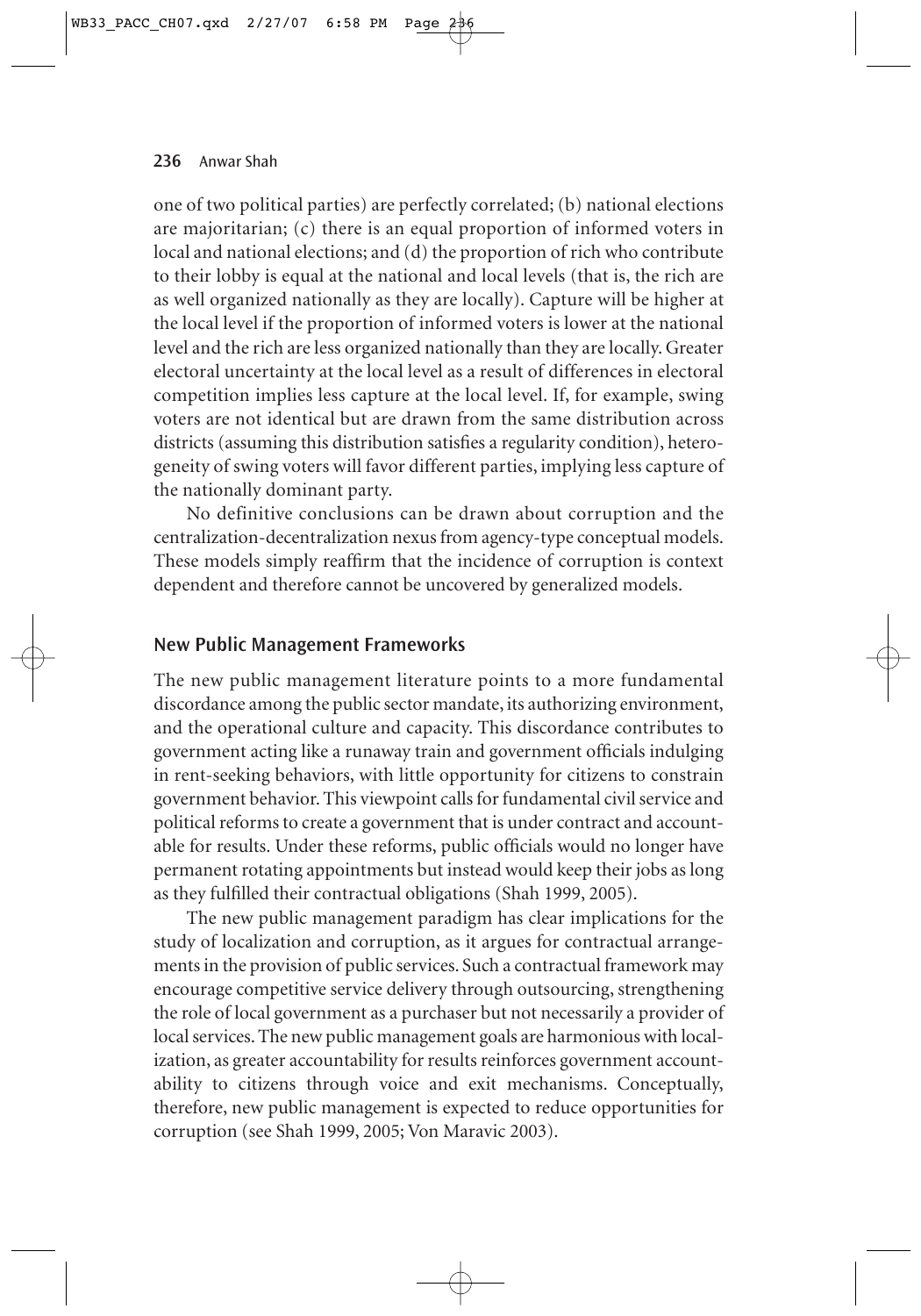Andrews and Shah (2005a) integrate these ideas in a common framework of citizen-centered governance. They argue that citizen empowerment holds the key to enhanced accountability and reduced opportunities for corruption. Others disagree with such conclusions and argue that new public management could lead to higher corruption rather than greater accountability, because the tendering for service delivery and separation of purchasers from providers may lead to increased rent-seeking behaviors and enhanced possibilities for corruption (Batley 1999; Von Maravic 2003). Some argue that decentralized management leads to weaker vertical supervision from higher levels and the inadequacy of mechanisms to exert controls over decentralized agencies (Scharpf 1997). This loss in vertical accountability is seen as a source of enhanced opportunities for corruption. Of course, this viewpoint neglects potential gains from greater horizontal accountability.

# **Neoinstitutional Economics Frameworks**

Neoinstitutional economics presents a refreshing perspective on the causes and cures of corruption. This approach argues that corruption results from opportunistic behavior of public officials, as citizens are either not empowered to hold public officials accountable for their corrupt acts or face high transaction costs in doing so. Neoinstitutional economics treats citizens as principals and public officials as agents. Principals have bounded rationality —they act rationally based on the incomplete information they have. They face high transaction costs in acquiring and processing more information. In contrast, agents (public officials) are better informed. This asymmetry of information allows agents to indulge in opportunistic behavior that goes unchecked because of the high transaction costs faced by principals and the lack of adequate countervailing institutions to enforce accountable governance.4

Corrupt countries have inadequate mechanisms for contract enforcement and public safety and weak judicial systems. These deficits raise the transaction costs in the economy, increasing the cost of private capital as well as the cost of public service provision. The problem is compounded by path dependency (the fact that a major break with the past is difficult to achieve, because major reforms are likely to be blocked by influential interest groups); cultural and historical factors; and attitudes, in which those who are victimized by corruption feel that attempts to deal with corruption will lead to further victimization, with little hope of corrupt actors being brought to justice. These considerations lead principals to the conclusion that any attempt on their part to constrain corrupt behaviors will invite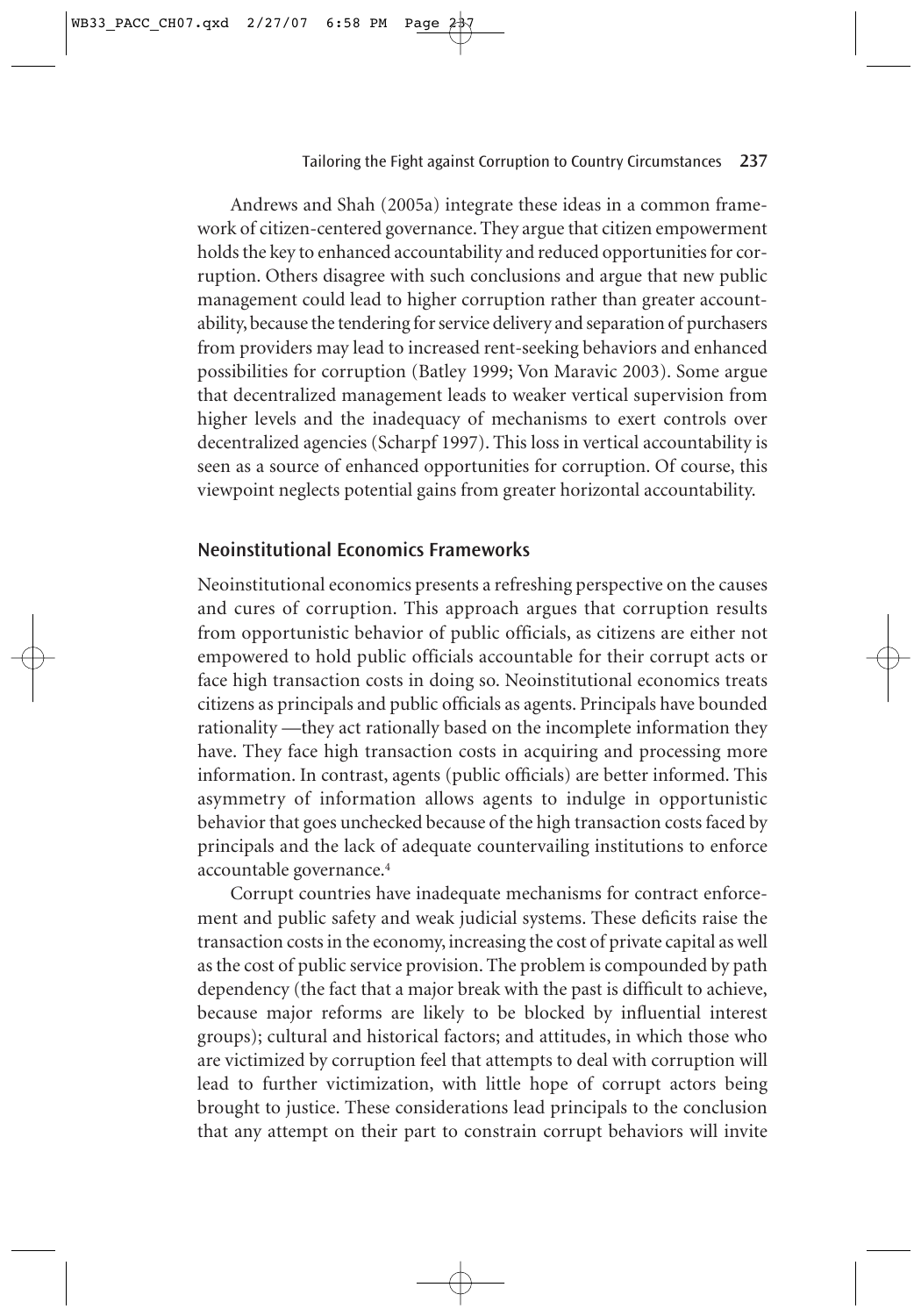strong retaliation from powerful interests. Therefore, citizen empowerment (through devolution, citizens' charters, bills of rights, elections, and other forms of civic engagement) assumes critical importance in combating corruption, because it may have a significant impact on the incentives faced by public officials to be responsive to public interest.

## **Lessons from Country Case Studies**

The empirical literature on corrupt lends support to the neoinstitutional economics perspective. It identifies key drivers based on in-depth country studies (including a 2004 World Bank look at Guatemala, Kenya, Latvia, Pakistan, the Philippines, and Tanzania) and econometric studies of developing, transition, and industrial countries (see Tomaszewska and Shah 2000; Gurgur and Shah 2002; Huther and Shah 2000).

The six country case studies by the World Bank examined the root causes of corruption and evaluated the impact of World Bank efforts to reduce corruption in each country. These studies identified the following drivers of corruption:

- *The legitimacy of the state as the guardian of the "public interest" is contested.* In highly corrupt countries, there is little public acceptance of the notion that the role of the state is to rise above private interests to protect the broader public interest. "Clientelism"—public office holders focusing on serving particular client groups linked to them by ethnic, geographic, or other ties—shapes the public landscape, creating conditions that are ripe for corruption. The line between what is public and what is private is blurred, so that abuse of public office for private gain is a routine occurrence.
- *The rule of law is weakly embedded*. Public sector corruption thrives where laws apply to some but not others and where enforcement of the law is often used as a device for furthering private interests rather than protecting the public interest. A common symbol of the breakdown of the rule of law in highly corrupt countries is the police acting as law-breakers rather than law enforcers (stopping motorists for invented traffic violations as an excuse for extracting bribes, for example). The independence of the judiciary—a pillar of the rule of law—is also usually deeply compromised in highly corrupt countries.
- *Institutions of participation and accountability are ineffective.* Societies in which the level of public sector corruption is relatively low usually have strong institutions of participation and accountability that control abuses of power by public officials. These institutions are either created by the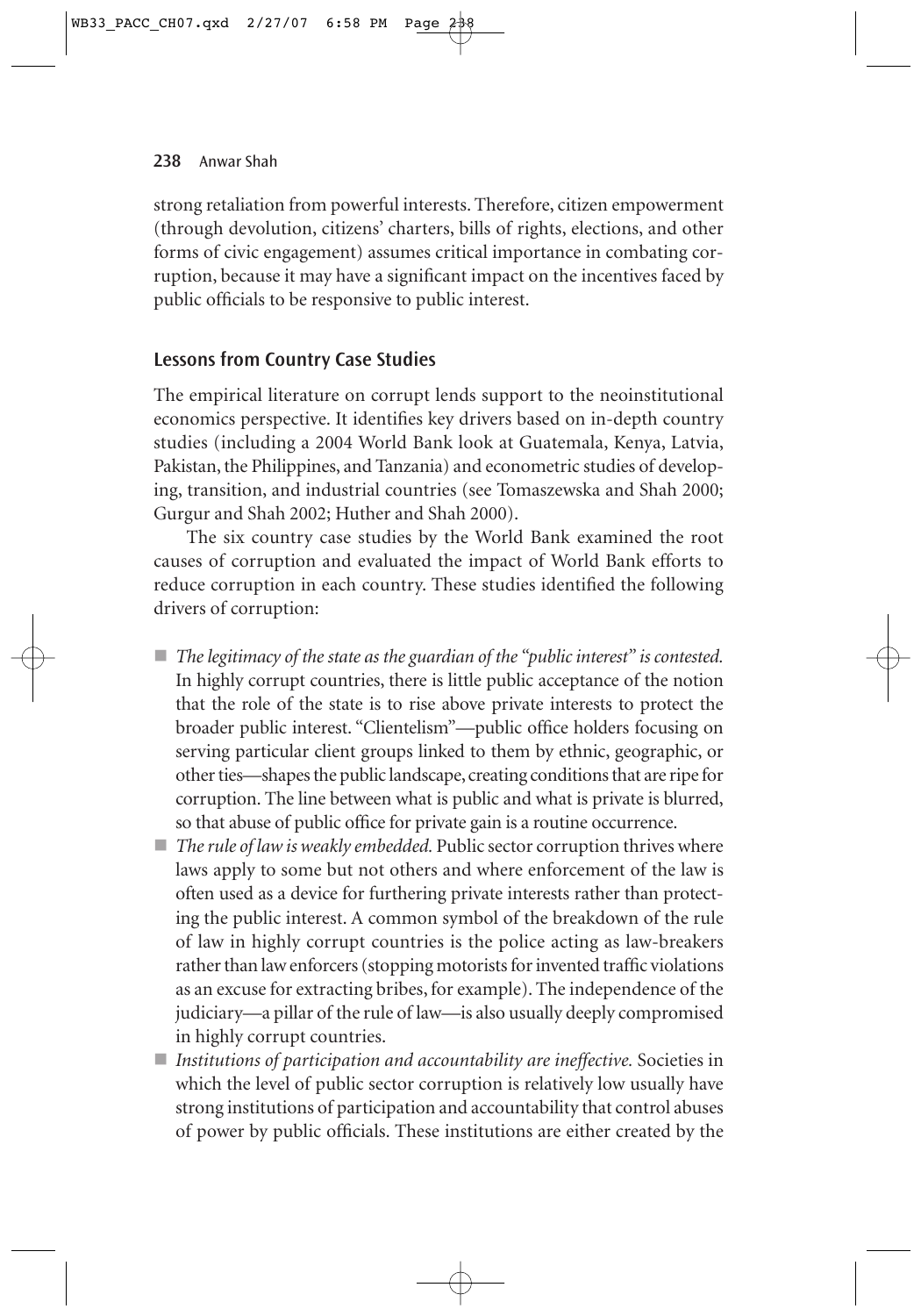state itself (for example, electoral process, citizens' charter, bills of rights, auditors general, the judiciary, the legislature) or arise outside of formal state structures (for example, the news media and organized civic groups). In highly corrupt countries, weaknesses in institutions of participation and accountability are glaring.

 $\blacksquare$  The commitment of national leaders to combating corruption is weak. Widespread corruption endures in the public sector when national authorities are either unwilling or unable to address it forcefully. In societies in which public sector corruption is endemic, it is reasonable to suspect that it touches the highest levels of government and that many senior office holders will not be motivated to work against it.

# **What Can Policymakers Do to Combat Corruption?**

Experience strongly suggests that combating corruption requires an indirect approach that starts with its root causes.To understand why,it is helpful to look at a model that divides developing countries into three broad categories—high, medium,and low—reflecting the incidence of corruption.The model assumes that countries with high corruption have a low quality of governance, those with medium corruption have fair governance, and those with low corruption have good governance (table 7.1).

What this model reveals is that because corruption is itself a symptom of fundamental governance failure, the higher the incidence of corruption, the less an anticorruption strategy should include tactics that narrowly target corrupt behaviors and the more it should focus on the broad underlying

| Incidence of corruption/<br>quality of governance | Priorities for anticorruption efforts                                                                                                                                                     |
|---------------------------------------------------|-------------------------------------------------------------------------------------------------------------------------------------------------------------------------------------------|
| High/poor                                         | Establish rule of law, strengthen institutions of participation<br>and accountability, establish citizens' charter, limit govern-<br>ment intervention, implement economic policy reforms |
| Medium/fair                                       | Decentralize and reform economic policies and public<br>management; introduce accountability for results                                                                                  |
| Low/good                                          | Establish anticorruption agencies, strengthen financial<br>accountability, raise public and official awareness, require<br>antibribery pledges, conduct high-profile prosecutions         |

|  |  | TABLE 7.1 Priorities for Anticorruption Reforms Given Level |  |  |
|--|--|-------------------------------------------------------------|--|--|
|  |  | of Corruption and Quality of Governance                     |  |  |

*Source:* Huther and Shah 2000.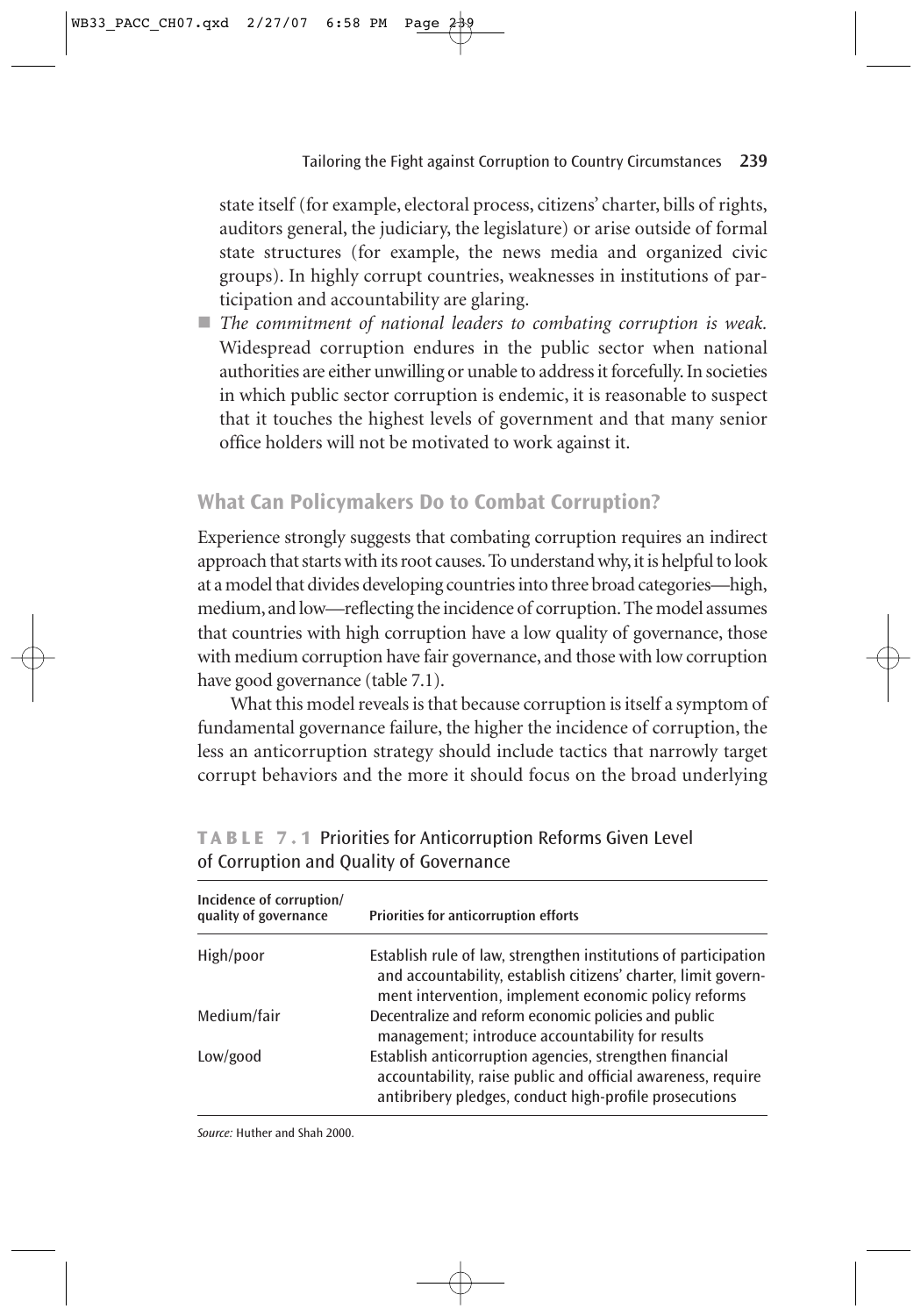features of the governance environment. For example, support for anticorruption agencies and public awareness campaigns is likely to meet with limited success in environments in which corruption is rampant and the governance environment deeply flawed. In fact, in environments where governance is weak, anticorruption agencies are prone to being misused as tools of political victimization. These types of interventions are more appropriate in a "low"corruption setting, where governance fundamentals are reasonably sound and corruption is a relatively marginal phenomenon.

The model also suggests that where corruption is high (and the quality of governance correspondingly low), it makes more sense to focus on the underlying drivers of malfeasance in the public sector—by building the rule of law and strengthening institutions of accountability, for example. Indeed, a lack of democratic institutions (a key component of accountability) has been shown to be one of the most important determinants of corruption (Gurgur and Shah 2002). Malaysia's adoption of a "clients' charter" in the early 1990s that specified service standards and citizen recourse in the event of noncompliance by government agencies helped reorient the public sector toward service delivery and transform the culture of governance (Shah 1999, 2005).

In societies in which the level of corruption is moderate, it may be advisable to attempt reforms that assume a modicum of governance capacity. Such reforms include trying to make civil servants more accountable for results, bringing government decision making closer to citizens through decentralization, simplifying administrative procedures, and reducing discretion for simple government tasks, such as the distribution of licenses and permits.

With this model in mind, it is not hard to understand why so many anticorruption initiatives have met with so little success (table 7.2). Media awareness campaigns and workshops on corruption targeted to government officials, parliamentarians, and journalists have almost universally failed. As the model shows, this outcome would be expected in countries with weak governance, where corruption is openly practiced but neither the general public nor honest public officials feel empowered to take a stand against it and even fear being victimized. In contrast, awareness campaigns would be expected to have a positive impact in countries where governance is fair or good and the incidence of corruption is low.

Decentralization illustrates the importance of understanding the circumstances in which corruption occurs. There is evidence that decentralization can be an effective antidote to corruption, because it increases the accountability of public authorities to citizens (see Gurgur and Shah 2002; Shah, Thompson, and Zou 2004). But decentralization creates hundreds of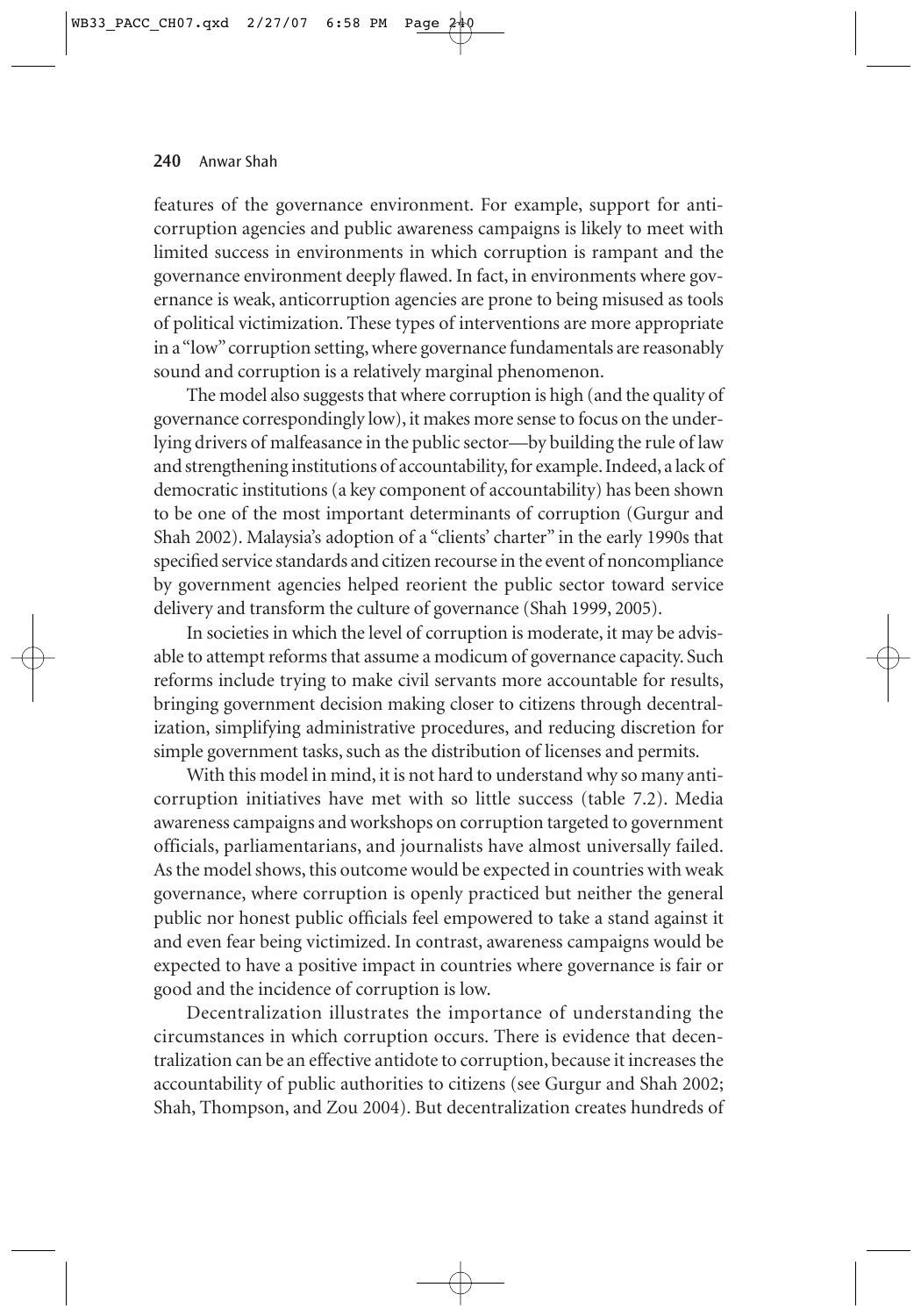# **TABLE 7.2** Empirical Evidence on Success of Selected Anticorruption Programs

| Program                                           | <b>Empirical evidence</b>                                                                                                                                                                                                                                                                                                                                                                                                                                                                                                                                                                                                                                                                                                                                                                                                                                             |           |
|---------------------------------------------------|-----------------------------------------------------------------------------------------------------------------------------------------------------------------------------------------------------------------------------------------------------------------------------------------------------------------------------------------------------------------------------------------------------------------------------------------------------------------------------------------------------------------------------------------------------------------------------------------------------------------------------------------------------------------------------------------------------------------------------------------------------------------------------------------------------------------------------------------------------------------------|-----------|
| Anticorruption<br>agencies                        | Anticorruption agencies have been successful in Australia, Chile,<br>Hong Kong (China), New South Wales, and Singapore (Klitgaard<br>1997; Segal 1999). Developing country officials, however, do not<br>view such agencies as effective anticorruption tools in countries<br>with endemic corruption (Kaufmann 1997; Shah and<br>Schacter 2004).                                                                                                                                                                                                                                                                                                                                                                                                                                                                                                                     |           |
| Public opinion<br>surveys                         | Public opinion surveys have served as a useful tool in articulating citi-<br>zen concerns (examples are the scorecard used in Bangalore, India,<br>and the "corruptometer" used by an Argentine NGO). Transparency<br>International surveys, such as those compiled by International,<br>highlight countries in which corruption is perceived to be endemic.                                                                                                                                                                                                                                                                                                                                                                                                                                                                                                          |           |
| Higher public<br>sector wages                     | Van Rijckeghem and Weder (2001) find no short-run impact of<br>raising public sector wages, as the income from bribery domi-<br>nates total income. Gurgur and Shah (1999, 2000) find a negative<br>but insignificant effect; Treisman (1999b) and Swamy and others<br>(2001) find no relationship. The Swiss Agency for Development and<br>Co-operation (SDC) finds no relationship between wage increases<br>and corruption in the forestry sector in Pakistan. In corrupt societies, [[.<br>public positions are often purchased by borrowing money from re<br>family and friends. Raising public sector wages simply raises the he<br>purchase price and subsequent corruption efforts needed to repay<br>the loans. Where public sector wages are so low that officials cannot<br>live on their wages, raising salaries is likely to reduce petty<br>corruption. | lis<br>[  |
| Smaller public<br>sector size                     | Tanzi and Davoodi (1998), LaPalombara (1994), and La Porta and<br>others (1997) find that reducing the size of the public sector<br>reduces corruption. Gurgur and Shah (1999) find that this result<br>holds only when important variables such as the judiciary,<br>democratic institutions, colonial heritage, decentralization, and<br>bureaucratic culture are omitted. Elliot (1997) finds an inverse<br>relationship between budget size and corruption. Privatization in<br>some countries (such as the Russian Federation) has led toincreased<br>corruption and exploitation.                                                                                                                                                                                                                                                                               | <b>SO</b> |
| Media<br>independence<br>Judicial<br>independence | Freedom of the press is negatively correlated with the level of<br>corruption (Brunetti and Weder 1998).<br>Judicial independence reduces corruption, according to Ades and<br>Di Tella (1996), Goel and Nelson (1998), and Gurgur and Shah<br>(1999, 2002).                                                                                                                                                                                                                                                                                                                                                                                                                                                                                                                                                                                                          |           |

**[[AU: add reference here and in reference list]]**

**[[AU: Cite source?]]**

(*continued*)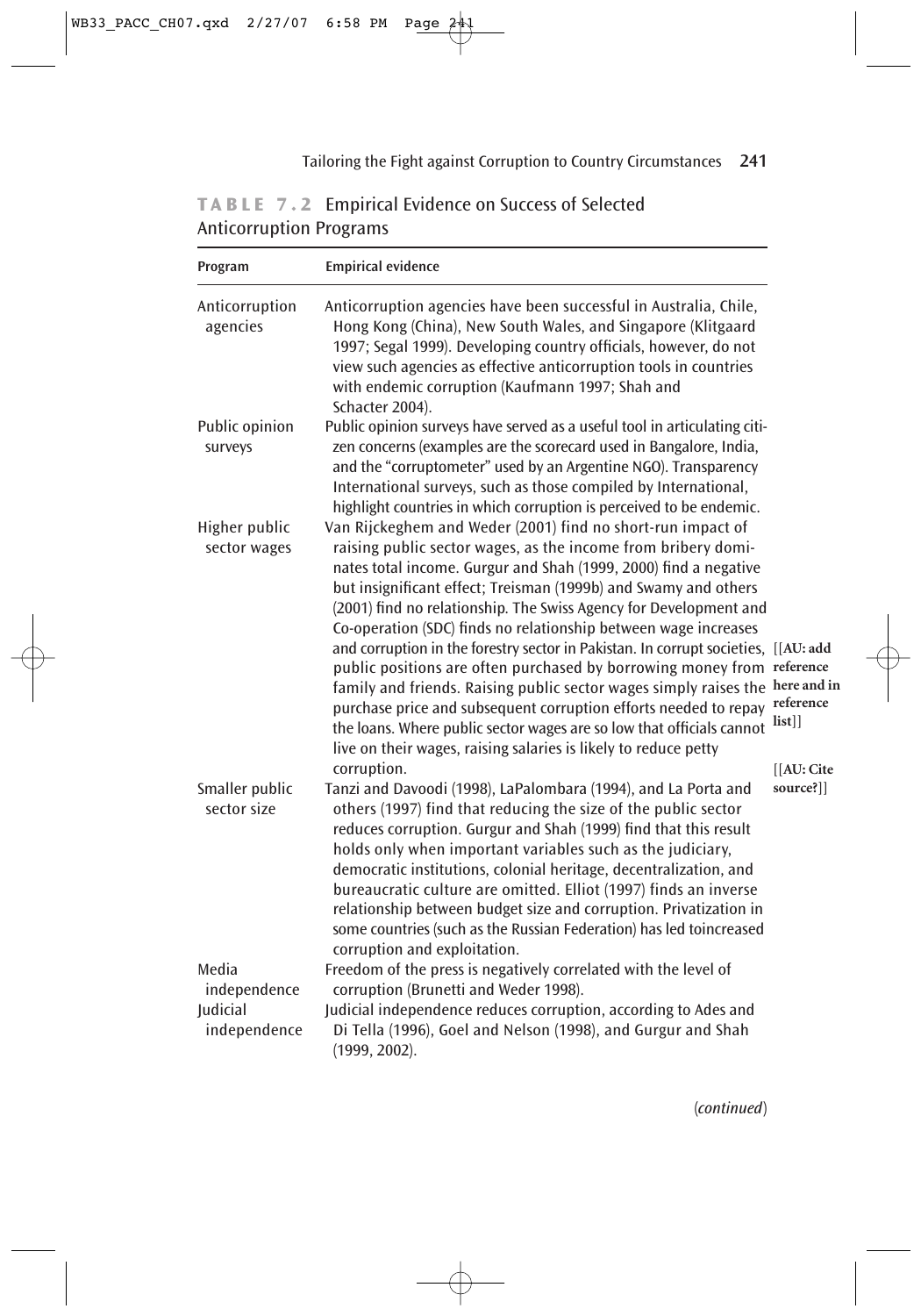|  |                                     | <b>TABLE 7.2 Empirical Evidence on Success of Selected</b> |
|--|-------------------------------------|------------------------------------------------------------|
|  | Anticorruption Programs (continued) |                                                            |

| Program             | <b>Empirical evidence</b>                                                                                                                                  |
|---------------------|------------------------------------------------------------------------------------------------------------------------------------------------------------|
| Citizen             | Citizen participation leads to reduced corruption, according to                                                                                            |
| participation       | Kaufman and Sachs (1998) and Gurgur and Shah (1999, 2002).                                                                                                 |
| Decentralization    | Decentralization and corruption are negatively correlated,<br>according to Huther and Shah (1998), Gurgur and Shah (2002),<br>and Fisman and Gatti (2002). |
| <b>Bureaucratic</b> | Gurgur and Shah (1999, 2002) find a positive relationship between                                                                                          |
| culture             | command and control-type civil service orientation and corruption.                                                                                         |

*Source:* Huther and Shah 2000.

new public authorities, each having powers to tax, spend, and regulate that are liable to abuse in environments where governance is weak. As the World Bank's analysis of the Philippines in the 1990s shows (Tapales 2001), decentralization may multiply rather than limit opportunities for corruption if it is implemented under the wrong circumstances.

The model provides some insights into the effect of raising civil service salaries and reducing wage compression (the ratio between the salaries of the highest- and lowest-paid civil servants in a given country). The evidence suggests that in environments where governance is weak, wage-based strategies are not likely to have a significant impact on civil service corruption (see Huther and Shah 2000 for references). Reducing wage compression may even encourage corruption, if public sector positions are viewed as a lucrative career option. In corrupt societies public positions are often purchased by borrowing money from family and friends. Raising public sector wages simply raises the purchase price and subsequent corruption efforts to repay loans.

The effectiveness of "watchdog" agencies with a mandate to detect and prosecute corrupt acts —which most developing countries have established also depends on the governance-corruption nexus. Watchdog agencies have achieved success only in countries where governance is generally good, such as Australia and Chile. In weak governance environments, these agencies often lack credibility and may even extort rents. In Kenya, Malawi, Nigeria, Sierra Leone, Tanzania, and Uganda, for example, anticorruption agencies have been ineffective. In Tanzania the government's Prevention of Corruption Bureau produces only about six convictions a year, mostly against low-level functionaries, in a public sector environment rife with corruption. In Pakistan the National Accountability Bureau lacks a mandate to investigate corruption in the powerful and influential military. Ethics offices and ombudsmen have had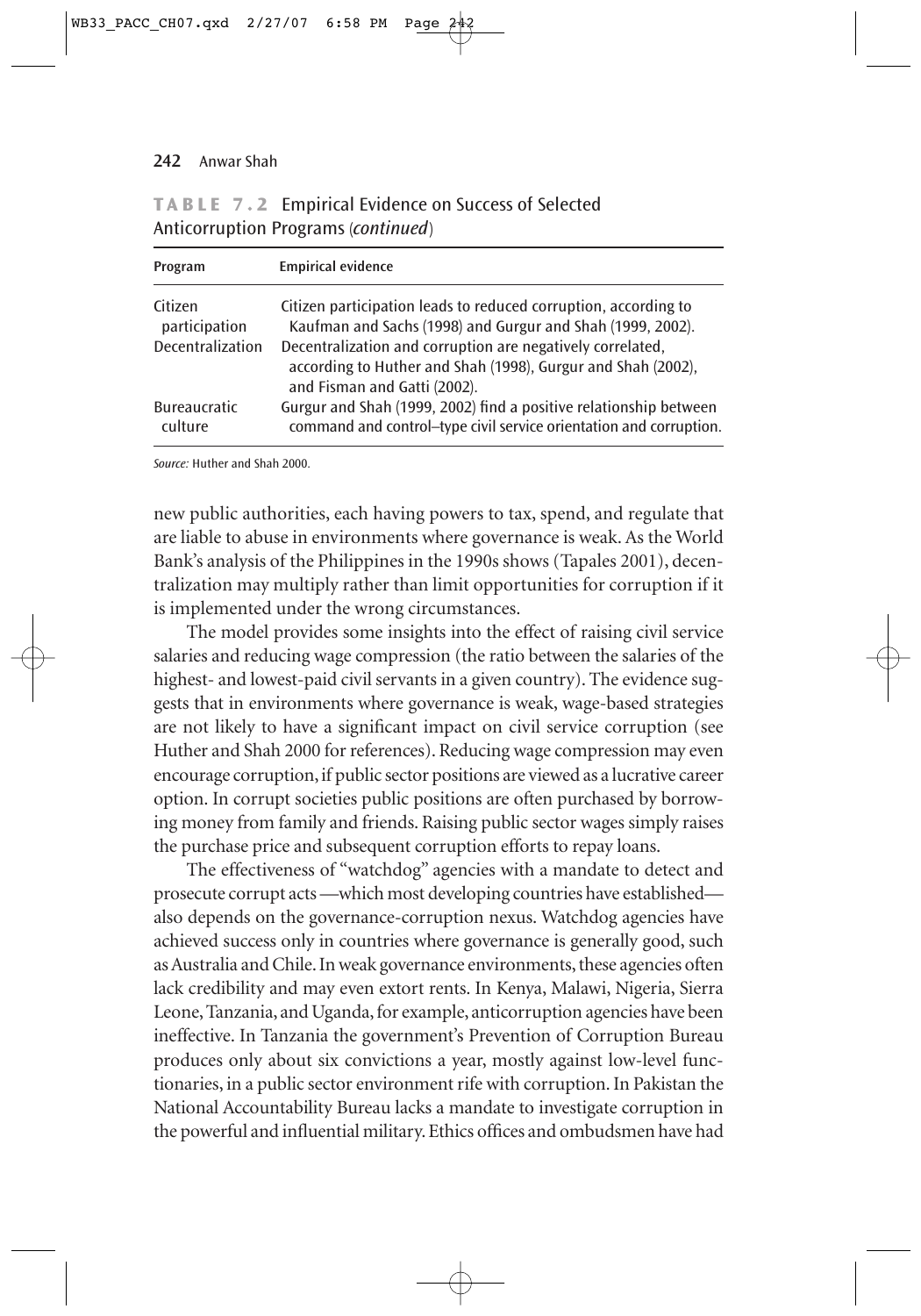| ï                                                                                                                                                   |
|-----------------------------------------------------------------------------------------------------------------------------------------------------|
| ׇ֚֚֚֡                                                                                                                                               |
| ֖֖֖֪ׅ֪ׅ֪֪ׅ֪֪֪ׅ֪֪ׅ֪֪֪ׅ֪֪֪ׅ֚֚֚֚֚֚֚֚֬֝֝֬֝֬֝֓֓֓֬֝֬<br>Í                                                                                                 |
| ֧֖֧֢ׅ֧֧ׅ֧֧֧֧֧֧֧֧֚֚֚֚֚֚֚֚֚֚֚֚֚֚֚֚֚֝֝֓֝֬֝֬֓֝֬֝֬֝֬֝֬֝֬֝֬֝֬<br>֧֧֧֧֧֧֧֧֧֧ׅ֧֧֧֧֧֚֚֚֚֚֚֚֚֚֚֚֚֚֚֚֚֝֝֝֝֬֩֩֩<br>֧֪֧֪֧֪֪֪֪֪֪֪֪֪֪֪֪֪֪֪֪֪֪֪֪֪֪֪֪֪֪ׅ֝֬<br>١<br>I |
| ֧֧֧֦֧֚֚֚֚֚֚֚֚֚֚֚֚֝֝֓֓֝֬֝֓֝֬֓ <b>֓</b>                                                                                                               |
| I                                                                                                                                                   |
| ŧ<br>j                                                                                                                                              |
| I<br>$\begin{array}{c} \hline \end{array}$<br>ŀ                                                                                                     |

|                                                                  | Relevance of program when governance is |            |            |                                                                                                                                                                                                  |
|------------------------------------------------------------------|-----------------------------------------|------------|------------|--------------------------------------------------------------------------------------------------------------------------------------------------------------------------------------------------|
| Program                                                          | Weak                                    | Fair       | Good       | Comments                                                                                                                                                                                         |
| through seminars<br>Public awareness<br>corruption<br>raising of | Not relevant                            | Low        | Medium     | In countries with weak governance, corrupt practices and agents are<br>generally well known.                                                                                                     |
| Awareness raising of<br>through seminars<br>public officials     | Not relevant                            | $\geq$     | Medium     | Public officials may be aware of corruption but unwilling or unable to<br>take action because of incentive problems in countries with<br>weak governance.                                        |
| Anticorruption<br>ombudsmen<br>agencies/                         | Not relevant                            | Low        | Medium     | With endemic corruption, anticorruption agencies or ombudsmen<br>may extort rents. Their influence is likely to be positive if<br>preconditions for good governance exist.                       |
| Ethics office                                                    | Not relevant                            | $\geq$     | Medium     | Positive influence may be limited to societies with good governance.                                                                                                                             |
| Increase in public<br>sector wages                               | Negligible                              | <b>NOT</b> | Medium     | Little impact on grand corruption; may have positive impact on petty<br>corruption. Impact will be negative if part of problem is excessive<br>public employment.                                |
| wage compression<br>Reduction in                                 | Negligible                              | Negligible | Negligible | More relevant as an incentive mechanism for career development than<br>for reducing corruption. May increase corruption if greedy elements<br>of society view public sector as lucrative career. |
| civil service<br>Merit-based                                     | $\approx$                               | Medium     | High       | May be derailed by bureaucratic processes in highly corrupt societies.                                                                                                                           |

I

(*continued*)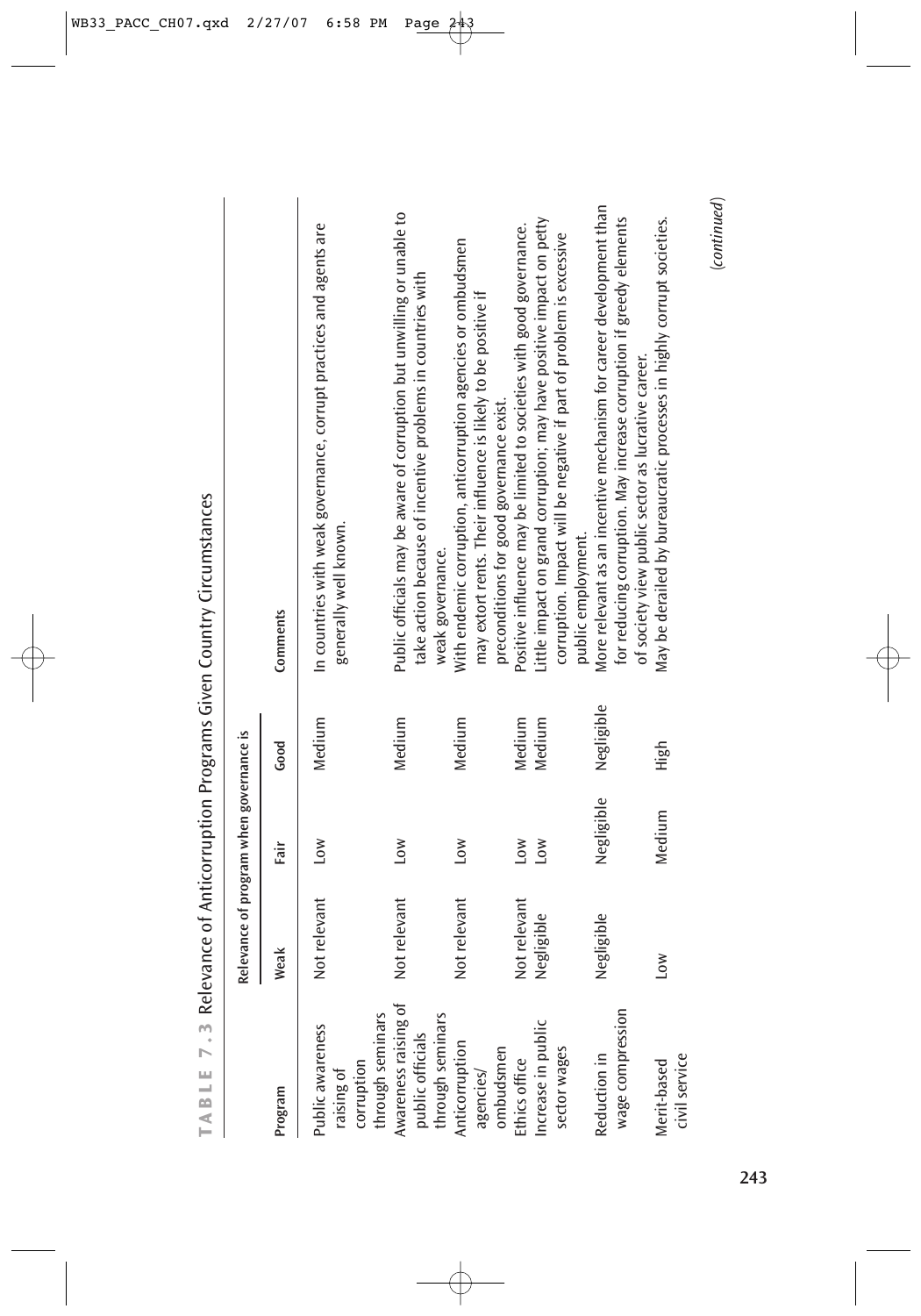| j                                                                     |
|-----------------------------------------------------------------------|
|                                                                       |
|                                                                       |
|                                                                       |
|                                                                       |
| $\overline{\phantom{a}}$                                              |
|                                                                       |
| l                                                                     |
|                                                                       |
| i                                                                     |
|                                                                       |
| I                                                                     |
|                                                                       |
| l                                                                     |
|                                                                       |
|                                                                       |
| )<br>J                                                                |
|                                                                       |
|                                                                       |
|                                                                       |
|                                                                       |
| Ï                                                                     |
|                                                                       |
|                                                                       |
|                                                                       |
|                                                                       |
| ١                                                                     |
|                                                                       |
| ļ                                                                     |
|                                                                       |
|                                                                       |
|                                                                       |
|                                                                       |
|                                                                       |
|                                                                       |
|                                                                       |
|                                                                       |
|                                                                       |
|                                                                       |
|                                                                       |
|                                                                       |
|                                                                       |
| ֖֖֖֖֪ׅ֖֖ׅ֪ׅ֖֧֪ׅ֖֧ׅ֪֪ׅ֪֪֪ׅ֧֚֚֚֚֚֚֚֚֚֚֚֚֚֚֚֚֚֚֚֚֚֚֚֚֚֚֡֝֝֝֝֝֝֓֞֝֬֓֞֓֞֝֬ |
|                                                                       |
|                                                                       |
|                                                                       |
|                                                                       |
| l                                                                     |
| N                                                                     |
|                                                                       |
| J                                                                     |
|                                                                       |
| ļ                                                                     |
|                                                                       |
| l                                                                     |
| d                                                                     |
| ⊨                                                                     |

|                                          | Relevance of program when governance is |                 |                       |                                                                                                        |
|------------------------------------------|-----------------------------------------|-----------------|-----------------------|--------------------------------------------------------------------------------------------------------|
| Program                                  | Weak                                    | Fair            | Good                  | Comments                                                                                               |
| Public opinion                           | $\geq$                                  | Medium          | Medium                | Have served as a useful tools in articulating citizens concerns<br>(in Bangalore, India, for example). |
| surveys<br>Financial                     | <b>MOT</b>                              | <b>NOT</b>      | Medium                | Appropriate when democratic accountability and a substantial                                           |
| accountability                           |                                         |                 |                       | accounting/bookkeeping infrastructure with some integrity<br>are in place.                             |
| Parliamentary                            | ΜO                                      | Medium          | Medium                | Can be helpful, but parliamentary micromanagement is not an                                            |
| oversight                                |                                         |                 |                       | effective form of governance.                                                                          |
| Reduction in public<br>sector employment | Medium                                  | VO <sub>7</sub> | VO <sub>7</sub>       | May reduce opportunities for corruption.                                                               |
| Decentralization                         | Medium                                  | <b>NOT</b>      | $\geq$                | May improve accountability and increase sense of social purpose                                        |
|                                          |                                         |                 |                       | for public officials.                                                                                  |
| Client-based civil                       | Medium                                  | Medium          | $\overline{\text{C}}$ | Success depends on service delivery orientation of public service,                                     |
| service/bureaucratic                     |                                         |                 |                       | reinforced by accountability for results.                                                              |
| culture                                  |                                         |                 |                       |                                                                                                        |
| Economic policy                          | High                                    | Medium          | <b>NOT</b>            | Reduces potential corruption by shifting decision making to                                            |
| reform                                   |                                         |                 |                       | private sector.                                                                                        |
| Media and judicial                       | High                                    | Medium          | <b>NOT</b>            | Allows for detection, followed by accountability.                                                      |
| independence,<br>citizen participation   |                                         |                 |                       |                                                                                                        |
|                                          |                                         |                 |                       |                                                                                                        |
| Reduction in size                        | High                                    | Medium          | Ιoν                   | Allows officials to focus on primary objectives of the state.                                          |
| of public sector                         |                                         |                 |                       |                                                                                                        |
| Rule of law                              | High                                    | Medium          | Low                   | Essential for any progress.                                                                            |
| Carrier Handle and Charles DOOO          |                                         |                 |                       |                                                                                                        |

 $\mathfrak{\mathfrak{p}}$ 

Source: Huther and Shah 2000. *Source:* Huther and Shah 2000.

**244**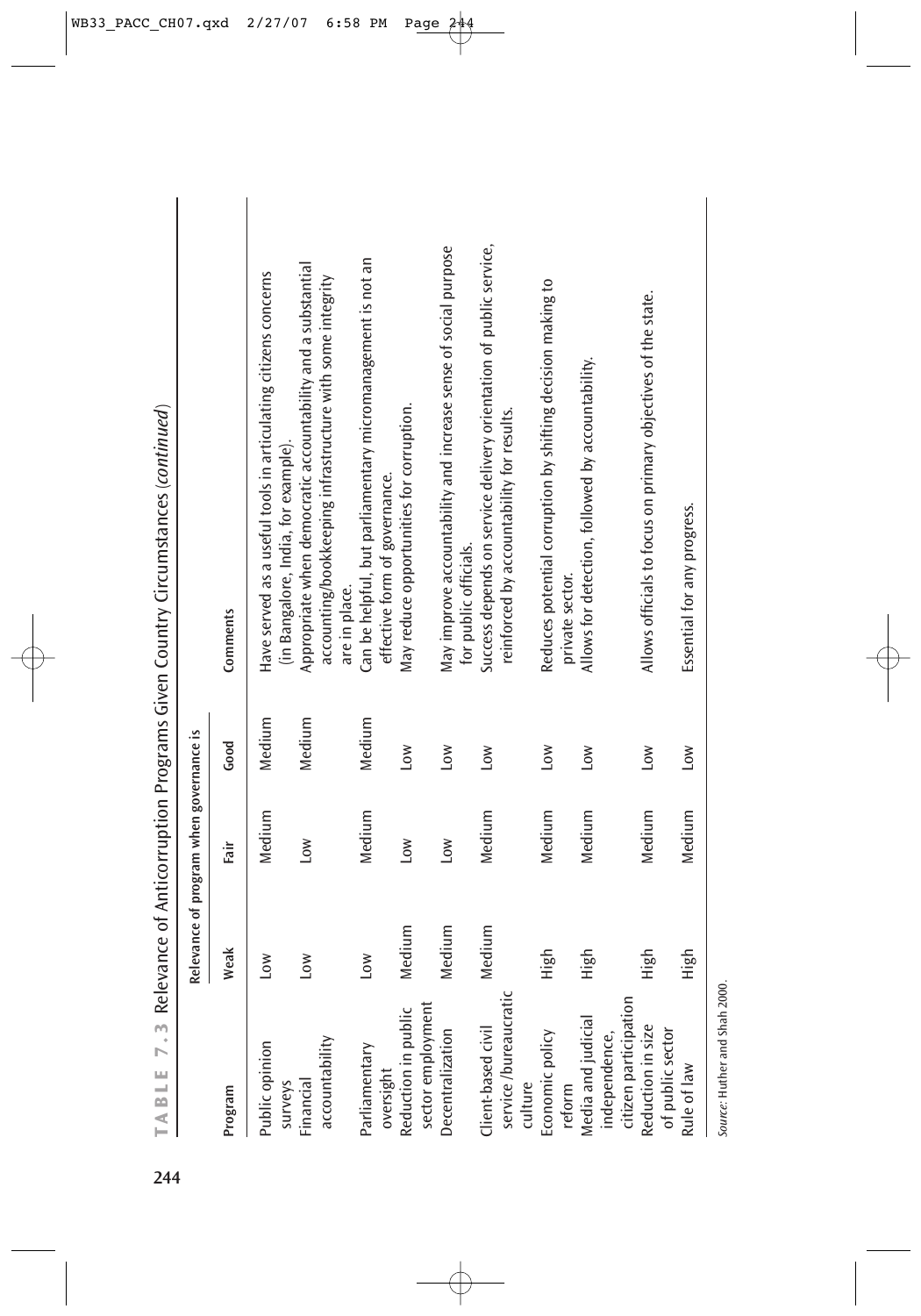no more success than anticorruption agencies in countries where governance is poor (Huther and Shah 2000; Shah and Schacter 2004).

This discussion confirms the policy conclusion that due recognition of the initial conditions is critical for the effectiveness of anticorruption policies. Anticorruption strategies are unlikely to succeed unless they recognize the pecking order of reforms in poor governance environments (table 7.3).

# **Conclusions: Don't Use the "C" Word**

Policy makers too often use the "C" word and focus directly on dealing with the symptoms of corruption while ignoring the broader disease of dysfunctional governance. Only by focusing on governance is the fight against corruption likely to be successful in the long run. The following considerations may be helpful in designing and implementing anticorruption strategies:

- **Recognize the pecking order of reforms. Because corruption reflects a system** of failed governance, the higher the incidence of corruption, the less an anticorruption strategy should include tactics that are narrowly targeted to corrupt behaviors and the more it should focus on the broad underlying features of the governance environment. This suggests a pecking order of reforms in highly corrupt countries. The first order of priorities in these countries should be establishing the rule of law, strengthening institutions of participation and accountability, and establishing a citizens' charter defining basic legal rights, including access to defined public services standards. Limiting government interventions and implementing economic policy reforms should be part of this package. The second order of priority should be clarifying the roles and responsibilities of various orders of government and introducing performance-based accountability to hold government to account for service delivery performance. The third order of priority should be implementing policies dealing with detection and punishment of corrupt acts.
- *Assess service delivery performance*. Any serious effort by domestic and external stakeholders to hold governments to service delivery standards will eventually compel those governments to address the causes and consequences of corruption. Given the difficulty of detecting corruption through financial audits, corruption may be more easily detected through observation of public service delivery performance. Malaysia's clients' charter represents an important innovation to empower citizens to hold government to account for delivery of defined service standards (Shah 2005).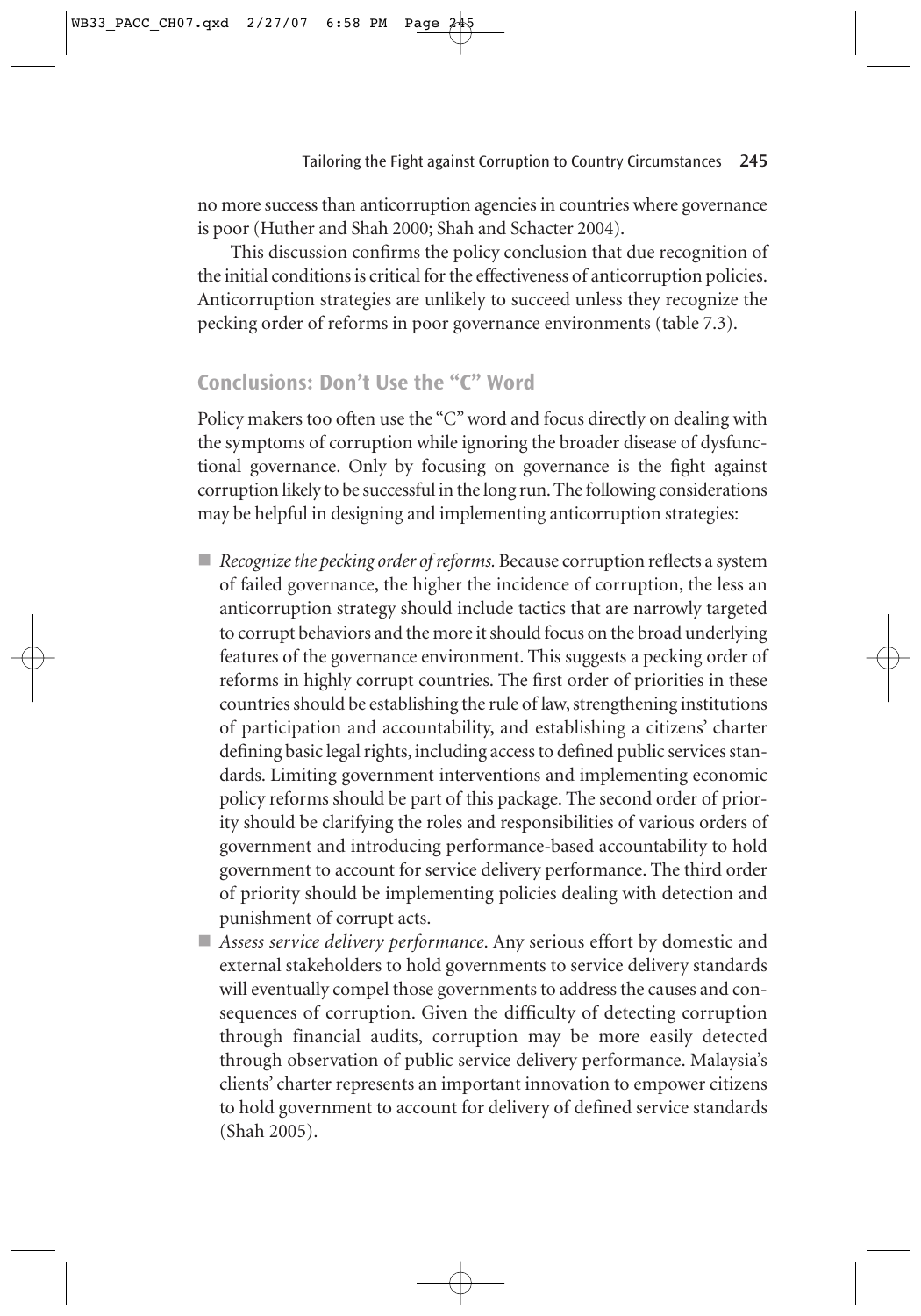- *Empower citizens by supporting bottom-up reforms*. In many countries in which corruption is entrenched, governments lack either the will or the capability to mount effective anticorruption programs. Internal and external stakeholders may choose to amplify citizen voice and strengthen exit mechanisms in order to enhance transparency, accountability, and the rule of law. Strengthening local governance and establishing home rule may be important tools in this regard.

**Disseminate information.** Letting the sun shine on government operations is a powerful antidote to corruption. The more influence donors can exert on strengthening citizens' right to know and governments' obligation to release timely, complete, and accurate information about government operations, the better the prospects for reducing corruption. Information about how governments spend money and manage programs and what these programs deliver in services to people is a key ingredient of accountability, which in turn may be an important brake on corruption.

- *Support economic policy reform*: Trade and financial liberalization can reduce opportunities for corruption by limiting the situations in which officials can exercise unaccountable discretionary powers, introducing transparency, and limiting public sector monopoly powers.

## **Notes**

- 1. This section draws on Shah and Schacter (2004).
- 2. For comprehensive surveys on corruption, see Jain (2001) and Aidt (2003).
- 3. Carillo (2000) and Bac and Bag (1998) model four-tier hierarchies.
- 4. Following this line of thought, Lambsdorff, Taube, and Schramm (2005) note that **[[AU:** in fighting corruption from a neoinstitutional perspective, policy makers should **page?]]** aim to "encourage betrayal among corrupt parties, to destabilize corrupt agreements, to disallow corrupt contracts to be legally enforced, to hinder the operation of corrupt middlemen and to find clearer ways of regulating conflicts of interest."

## **References**

- Acconcia, Antonio, Marcello D'Amato, and Riccardo Martina. 2003."Corruption and Tax Evasion with Competitive Bribes." CSEF Working Paper 112, Centre for Studies in Economics and Finance, University of Salerno, Italy.
- Ades, Alberto, and Rafael Di Tella. 1996."The Causes and Consequences of Competition: A Review of Recent Empirical Contributions." *Institute for Development Studies Bulletin* 27 (2): 6–11.
- Ahlin, Christian. 2001. "Corruption: Political Determinants and Macroeconomic Effects."Working Paper 01–W26, Department of Economics,Vanderbilt University, Nashville, TN.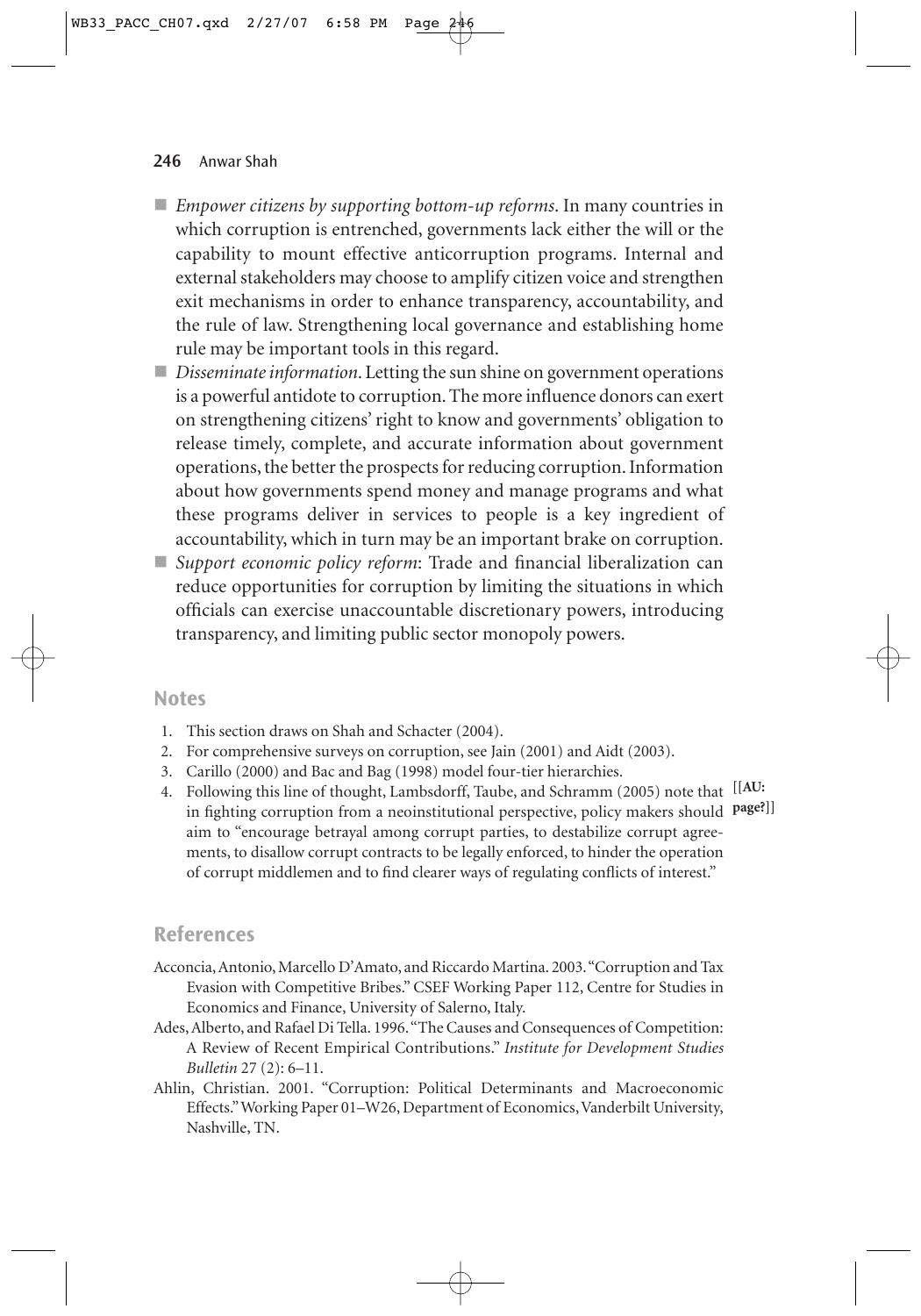- Aidt, Toke S. 2003. "Economic Analysis of Corruption: A Survey." *Economic Journal* 113 (491): F632–52.
- Andrews, Matthew, and Anwar Shah. 2005a. "Citizen-Centered Governance: A New Approach to Public Sector Reform." In *Public Expenditure Analysis,* ed. Anwar Shah, 152–82. Washington, DC: World Bank.
	- ———. 2005b. "Towards Citizen-Centered Local Budgets in Developing Countries." In *Public Expenditure Analysis,* ed.Anwar Shah,183–216.Washington,DC:World Bank.

Andvig, Jens Chr., and Karl O. Moene. 1990. "How Corruption May Corrupt." *Journal of Economic Behavior and Organization* 13 (1): 63–76.

- Arikan, Gulsun. 2000."Fiscal Decentralization: A Remedy for Corruption?" Department of Economics, University of Illinois, Urbana-Champaign.
	- ———. 2004."Fiscal Decentralization: A Remedy for Corruption?" *International Tax and Public Finance* 11(2): 175–95.
- Bac, Mehmet, and Parimal K. Bag. 1998."Corruption, Collusion and Implementation: A Hierarchial Design." Department of Economics, University of Liverpool, United Kingdom.
- Banfield, Edward. 1975. "Corruption as Feature of Government Organization." *Journal of Law and Economics* 18 (3): 587–695.
- Bardhan, Pranab. 1997. "Corruption and Development: A Review of Issues." *Journal of Economic Literature* 35 (3): 1320–46.
- Bardhan, Pranab, and Dilip Mookherjee. 2005. "Decentralizing Anti-Poverty Program Delivery in Developing Countries." *Journal of Public Economics* 89 (4): 675–704.
- Batley, Richard. 1999."The Role of Government in Adjusting Economies: An Overview of Findings." International Development Department, University of Birmingham, AL.
- Becker, Gary. 1968. "Crime and Punishment: An Economic Approach." *Journal of Political Economy* 76 (2): 169–217.
	- -. 1983. "A Theory of Competition among Pressure Groups for Political Influence." *Quarterly Journal of Economics* 97 (3): 371–400.
- Becker, Gary, and George Stigler. 1974. "Law Enforcement, Malfeasance and the Compensation of Enforcers." *Journal of Legal Studies* 3 (1): 1–18.
- Brunetti, Aymo, and Beatrice Weder. 1998. "A Free Press Is Bad News for Corruption." Discussion Paper 9809,Wirtschaftswissenschaftliches Zentrum der Universitat Basel.
- Carrillo, Juan D. 2000. "Corruption in Hierarchies." *Annales d'Economie et de Statistique* 59 (3): 37–61.
- Chand, Sheetal K., and Karl O. Moene. 1997."Controlling Fiscal Corruption."IMF Working Paper 97/100, International Monetary Fund, Washington, DC.
- Elliott, Kimberly Ann. 1997. "Corruption as an International Policy Problem: Overview and Recommendations." In *Corruption and the Global Economy,* ed. Kimberly Ann Elliott. Washington, DC: Institute for International Economics.
- Fisman, Raymond, and Roberta Gatti. 2002."Decentralization and Corruption: Evidence across Countries." *Journal of Public Economics* 83 (3): 325–45.
- Flatters, Frank, and W. Bentley Macleod. 1995. "Administrative Corruption and Taxation." *International Tax and Public Finance* 2 (3): 397–417.
- Goel, Rajeev K., and Michael A. Nelson. 1998. "Corruption and Government Size: A Disaggregated Analysis." *Public Choice* 97 (1–2): 107–20.
- Grossman, Gene M., and Elhanan Helpman. 1994."Protection for Sale."*American Economic Review* 84 (4): 833–50.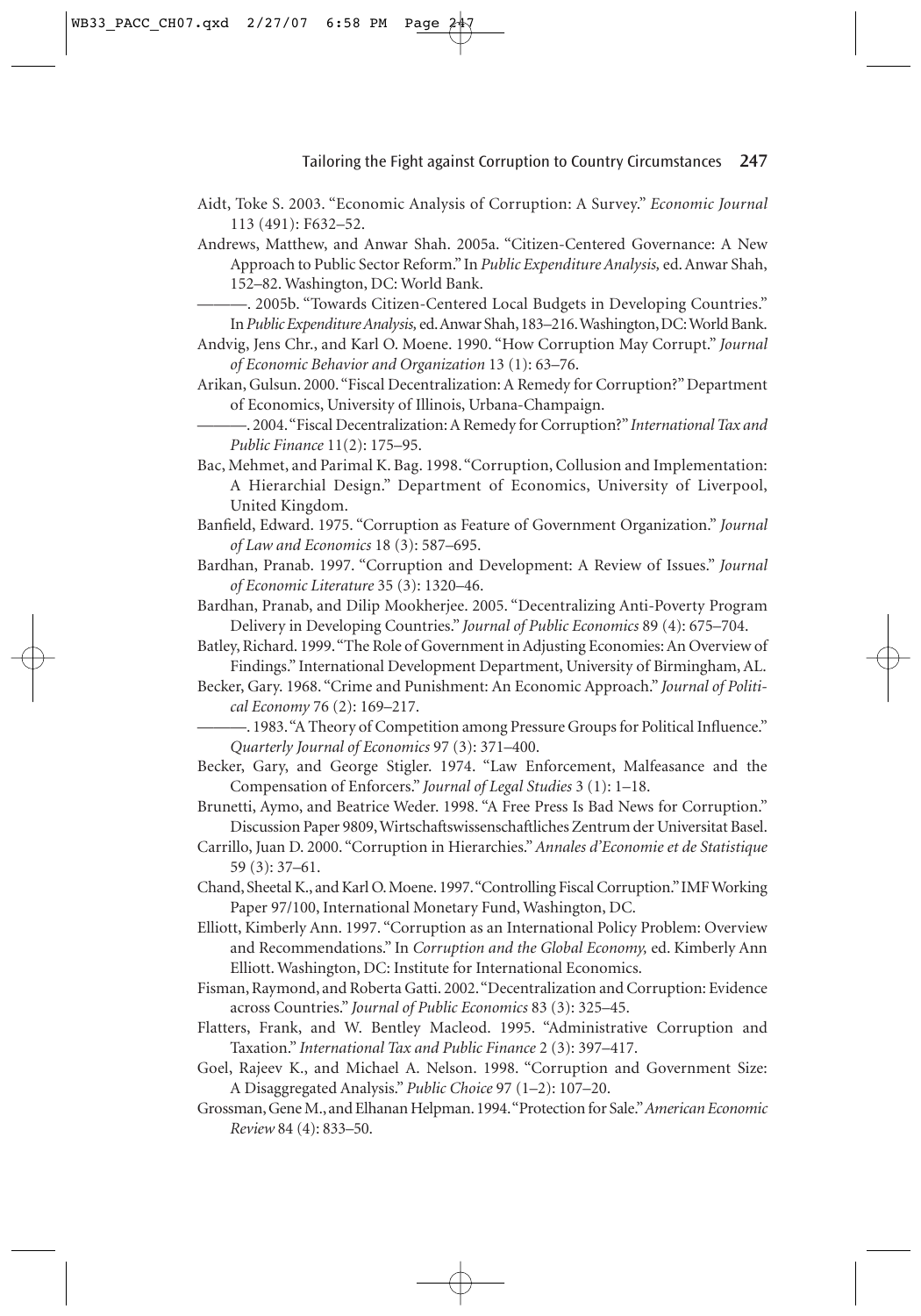- Gupta, Sanjeev, Hamid Davoodi, and Rosa Alosno-Terme. 1998."Does Corruption Affect Income Inequality and Poverty?" Working Paper 98/76, International Monetary Fund, Washington, DC.
- Gupta, Sanjeev, Hamid Davoodi, and Erwin Tiongson. 2000. "Corruption and the Provision of Health Care and Education Services."Working Paper 00/116, International Monetary Fund, Washington, DC.
- Gurgur, Tugrul, and Anwar Shah. 1999. "The Causes of Corruption." Background paper for Study on Anti-corruption and Governance, World Bank, Operations Evaluation Department Washington, DC.
	- ———. 2002. "Localization and Corruption: Panacea or Pandora's Box?" In *Managing Fiscal Decentralization*, ed. Ehtisham Ahmad and Vito Tanzi, 46–67. London: Routledge.
- Guriev, Sergei. 1999."A Theory of Informative Red Tape with an Application to Top-Level Corruption." Working Paper 99/007, New Economic School, Moscow.
- Hall, Robert E., and Charles I. Jones, 1999. "Why Do Some Countries Do Much More Output per Worker Than Others?" *Quarterly Journal of Economics* 114 (1): 83–116.
- Huther, Jeff, and Anwar Shah. 1998."Applying a Simple Measure of Good Governance to the Debate on Fiscal Decentralization." Policy Research Working Paper 1894, World Bank, Washington, DC.
	- ———. 2000."Anticorruption Policies and Programs: A Framework for Evaluation."Policy Research Working Paper 2501, World Bank, Washington, DC.
- Jain, Arvind K. 2001."Corruption: A Review." *Journal of Economic Surveys* 15 (1): 71–121.

Kaufmann, D. 1997. "Listening to Stakeholders' Views about Their Development

- Challenges and World Bank Instruments." World Bank , Washington, DC. Kaufmann, Daniel, and Jeffrey Sachs. 1998. *Determinants of Corruption*. Cambridge, MA: Harvard University Press.
- Klitgaard, Robert E. 1988.*Controlling Corruption.* Berkeley: University of California Press. ———. 1997. "Cleaning Up and Invigorating the Civil Service." *Public Administration and Development* 17 (5): 487–509.
- Lambsdorff, Johan Graf. 1999a. "Corruption in Empirical Research: A Review." Paper presented at the Ninth International Anti-corruption Conference, Durban, South Africa.
- ———. 1999b. "The Impact of Corruption on Capital Accumulation." Gottingen **[[AU:** University, Germany. **Department? ]]**
- Lambsdroff, Johan Graf, Markus Taube, and Matthias Schramm, eds. 2005. *The New Institutional Economics of Corruption.* London: Routledge.
- LaPalombara, Joseph. 1994. "Structural and Institutional Aspects of Corruption." *Social Research* 61 (2): 325–50.
- La Porta, Rafael, Florenicio Lopez-De-Silanes, Andrei Shleifer, and Robert W. Vishny. 1997. "Trust in Large Organizations." *American Economic Review, Papers and Proceedings* 137 (2): 333–38.
- Rose-Ackerman, Susan. 1975."The Economics of Corruption." *Journal of Public Economics* 4 (2): 187–203.

———. 1978. *Corruption: A Study in Political Economy*. New York: Academic Press.

Sanjeev, Hamid Davoodi, and Rosa Alonso-Terme. 1998. "Does Corruption Affect Income Inequality and Poverty?" Working Paper 98/76, International Monetary Fund, Washington, DC.

**[[AU: first name ]]**

**Spell out Kaufmann's**

**[[AU: unit?]]**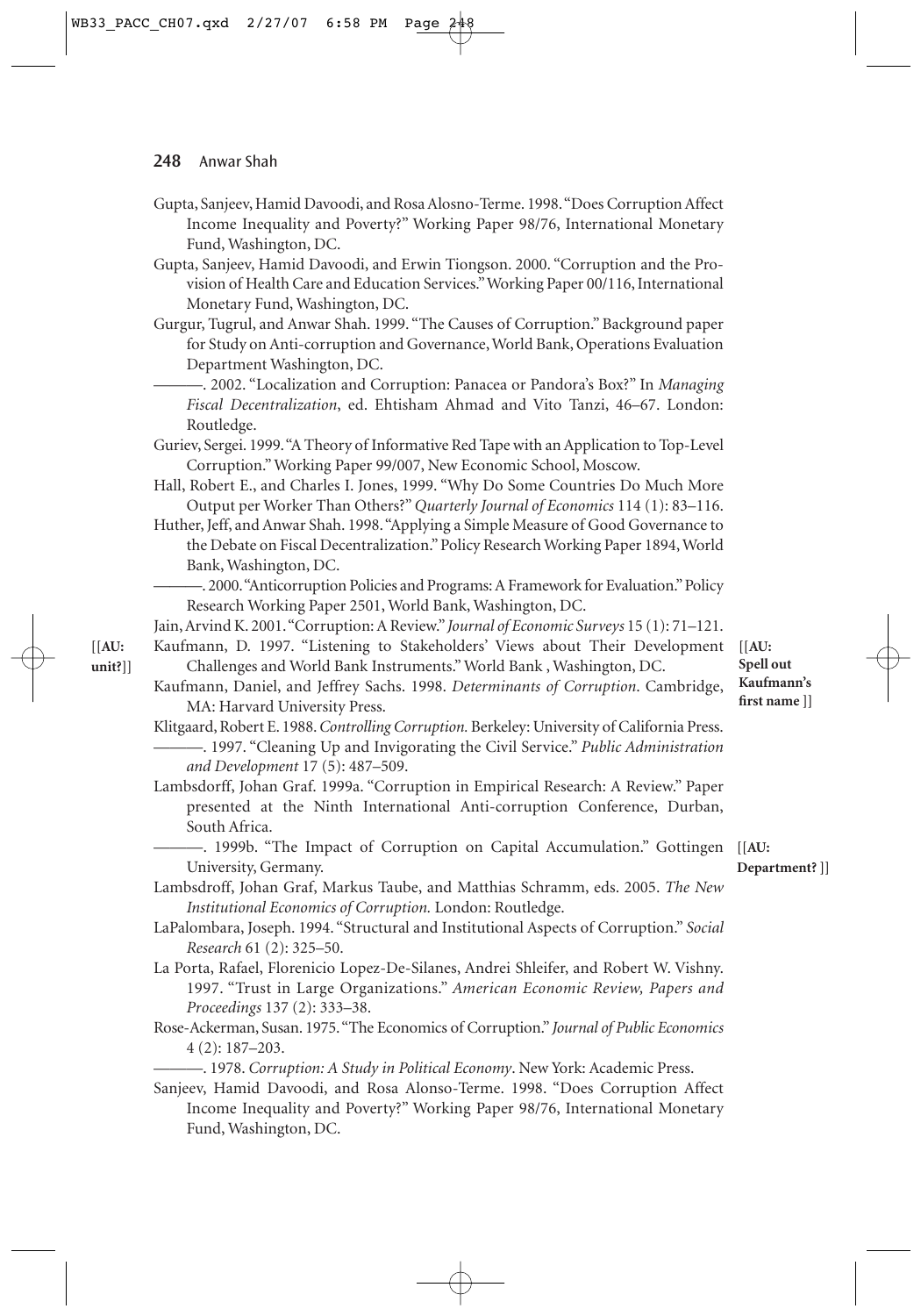|                                                         | Scharpf, Fritz W. 1997. Games Real Actors Play: Actor-Centered Institutionalism in Policy                                                                          |
|---------------------------------------------------------|--------------------------------------------------------------------------------------------------------------------------------------------------------------------|
|                                                         | Research. Boulder, CO: Westview Press.                                                                                                                             |
| $[$ [ $AU$ :                                            | Segal, Philip. 1999. "Dealing with the Devil: The Hell of Corruption." Impact (Spring):                                                                            |
| Pages?]]                                                | International Finance Corporation, Washington, DC.                                                                                                                 |
|                                                         | Shah, Anwar. 1999. "Governing for Results in a Globalized and Localized World." Pakistan                                                                           |
|                                                         | Development Review 38 (4): 385-431.                                                                                                                                |
|                                                         | -. 2005. "On Getting the Giant to Kneel: Approaches to a Change in the                                                                                             |
|                                                         | Bureaucratic Culture." In Fiscal Management, ed. Anwar Shah, 211-29. Washington,                                                                                   |
|                                                         | DC: World Bank                                                                                                                                                     |
|                                                         | Shah, Anwar, and Mark Schacter. 2004. "Combating Corruption: Look before You Leap."                                                                                |
|                                                         | Finance and Development (International Monetary Fund) 41 (4): 40-43.                                                                                               |
|                                                         | Shah, Anwar, Theresa Thompson, and Heng-Fu Zou. 2004. "The Impact of Decentral-                                                                                    |
|                                                         | ization on Service Delivery, Corruption, Fiscal Management and Growth in Devel-<br>oping and Emerging Market Economies: A Synthesis of Empirical Evidence." Cesifo |
|                                                         | Dice Report. Journal for Institutional Comparisons 2 (1): 10-14.                                                                                                   |
|                                                         | Shleifer, Andrei, and Robert W. Vishny. 1993. "Corruption." Quarterly Journal of Economics<br>108 (3): 599-617.                                                    |
|                                                         | Swamy, Anand, Stephen Knack, Young Lee, and Ozmar Azfar. 2001. "Gender and Corrup-                                                                                 |
|                                                         | tion." Journal of Development Economics 64 (1): 25-55.                                                                                                             |
|                                                         | Tanzi, Vito, and Hamid Davoodi. 1997. "Corruption, Public Investment, and Growth."                                                                                 |
|                                                         | IMF Working Paper 97/139, International Monetary Fund, Washington, DC.                                                                                             |
| $[$ [ $AU$ :                                            | -. 1998. "Roads to Nowhere: How Corruption in Public Investment Hurts                                                                                              |
| Editors]]                                               | Growth." In New Perspectives on Combating Corruption. Washington, DC: Trans-                                                                                       |
|                                                         | parency International and the World Bank.                                                                                                                          |
|                                                         | Tapales, Prosperpina. 2001. "An Evaluation of Anti-corruption Programs in Philippines."                                                                            |
|                                                         | World Bank, Operations Evaluation Department, Washington, DC.                                                                                                      |
|                                                         | Tirole, Jean. 1986. "Hierarchies and Bureaucracies: On the Role of Collusion in Organi-                                                                            |
|                                                         | zations. "Journal of Law Economics and Organization 2 (2): 181-214.                                                                                                |
|                                                         | Tomaszewska, Ewa, and Anwar Shah 2000. "Phantom Hospitals, Ghost Schools, and Roads                                                                                |
|                                                         | to Nowhere: The Impact of Corruption on Public Service Delivery Performance in                                                                                     |
|                                                         | Developing Countries." Working Paper, World Bank, Operations Evaluation Depart-                                                                                    |
|                                                         | ment, Washington, DC.                                                                                                                                              |
|                                                         | Treisman, Daniel S. 1999a. After the Deluge: Regional Crises and Political Consolidation in                                                                        |
|                                                         | Russia. Ann Arbor: University of Michigan Press.                                                                                                                   |
| $\overline{\phantom{a}}$ [ $\overline{\phantom{a}}$ AU: | -. 1999b. "The Causes of Corruption: A Cross National Study." University of                                                                                        |
| Department?]]                                           | California, Los Angeles.                                                                                                                                           |
|                                                         | Van Rijckeghem, Caroline, and Beatrice Weder. 2001. "Bureaucratic Corruption and the                                                                               |
|                                                         | Rate of Temptation: Do Low Wages in Civil Service Cause Corruption?" Journal of                                                                                    |
|                                                         | Development Economics 65 (2): 307–31.                                                                                                                              |
|                                                         | Von Maravic, Patrick. 2003. "How to Analyse Corruption in the Context of Public                                                                                    |
|                                                         | Management Reform." Paper presented at the first meeting of the "Study Group on                                                                                    |
|                                                         | Ethics and Integrity of Governance European Group of Public Administration                                                                                         |
|                                                         | Conference," Oeiras, Portugal, September 3-6.                                                                                                                      |
|                                                         | Waller, Christopher J., Thierry A. Verdier, and Roy Gardner. 2002. "Corruption:                                                                                    |
|                                                         | Top-Down or Bottom-Up." Economic Inquiry 40 (4): 688-703.                                                                                                          |
|                                                         | World Bank. 2004. Mainstreaming Anticorruption Activities in World Bank Assistance:                                                                                |
|                                                         | A Review of Progress since 1997. Washington, DC: World Bank.                                                                                                       |